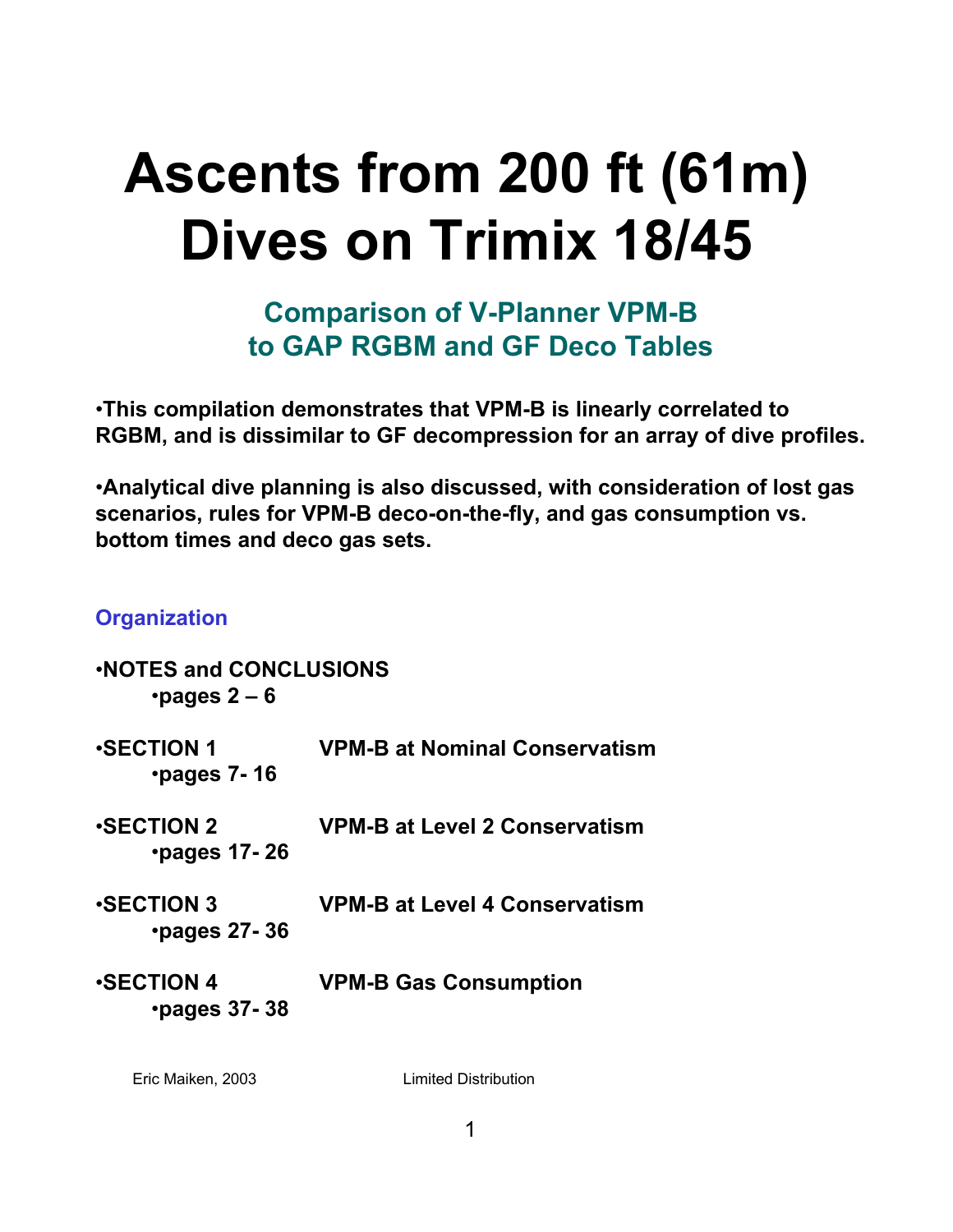# Notations and Conventions

#### **ALL CONLUSIONS and GENERALIZATIONS PERTAIN ONLY to the SPECIFIC DEPTHS, GAS MIXTURES, and PROGRAM SETTINGS CONSIDERED in this DOCUMENT**

### **Profiles**

•12 profiles of 200 ft on Trimix 18/45 back gas, with bottom time ranging from 10-120 min are modeled, with deco using back gas and standard mixes: Nitrox 50/50 and  $O<sub>2</sub>$ .

•Total of 144 VPM-B models = 12-profiles x 3-conservatisms x 4 deco gas combinations (full set; lost  $O_2$ ; lost 50/50; lost 50/50 and  $O_2$ ).

•Correlations of RGBM and GF to 36 VPM-B models = 12-profiles x 3 different conservatism settings (pages 8-12, 18-22, 28-32).

•All ascents at 33 ft/min. No breaks included from  $O<sub>2</sub>$  Exposure (I do 10-15 min on O2 / 3-5 min on back gas). All descents on back gas at 100 ft/min.

### **Plots**

•Gas mixtures denoted as percents in braces:  $\{\%O_2, \%He, \%N_2\}$ 

•3mix 18/45 is then: {18,45,37}

•Three types of plots are shown that correlate VPM-B to RGBM and GF:

•RGBM and GF vs. VPM Total Ascent Times (pages: 12, 22, 32)

•Overlaid stair-step profiles (pages: 8, 10, 18, 20, 28, 30)

•RGBM, and GF Stop-times vs. VPM-B stop-times (pages: 9, 11, 19, 21, 29, 31)

•Diagonal lines in plots are *NOT* fitted correlations –they are just indications of 1:1 correlation to guide your eyes.

•Points that lie above the lines denote longer GF and RGBM times, while points below the lines indicate longer VPM-B times.

•I use Imperial American units and conventions. Soon, you may too if 'W' has his way! cf == cubic feet (volume).1 cf = 28.23 liters. In the USA, tank capacities are discussed in terms of the volume of gas that is contained at the maximum rated pressure. psi == pounds per square inch (pressure). 1foot = 0.3048 meters.

### **V-Planner and GAP Software Settings**

•Ascents calculated by GAP RGBM v2.1.3 (Aug, 2003 Edition) and V-Planner (VPM-B) v3.22. •VPM conservatisms are denoted: Nominal as VPM-B (N), Level 2 as VPM-B (2), and Level 4 as VPM-B (4).

•RGBM and GF run at nominal GAP conservatisms. VPM-B run at nominal (N), (2), and (4) conservatisms.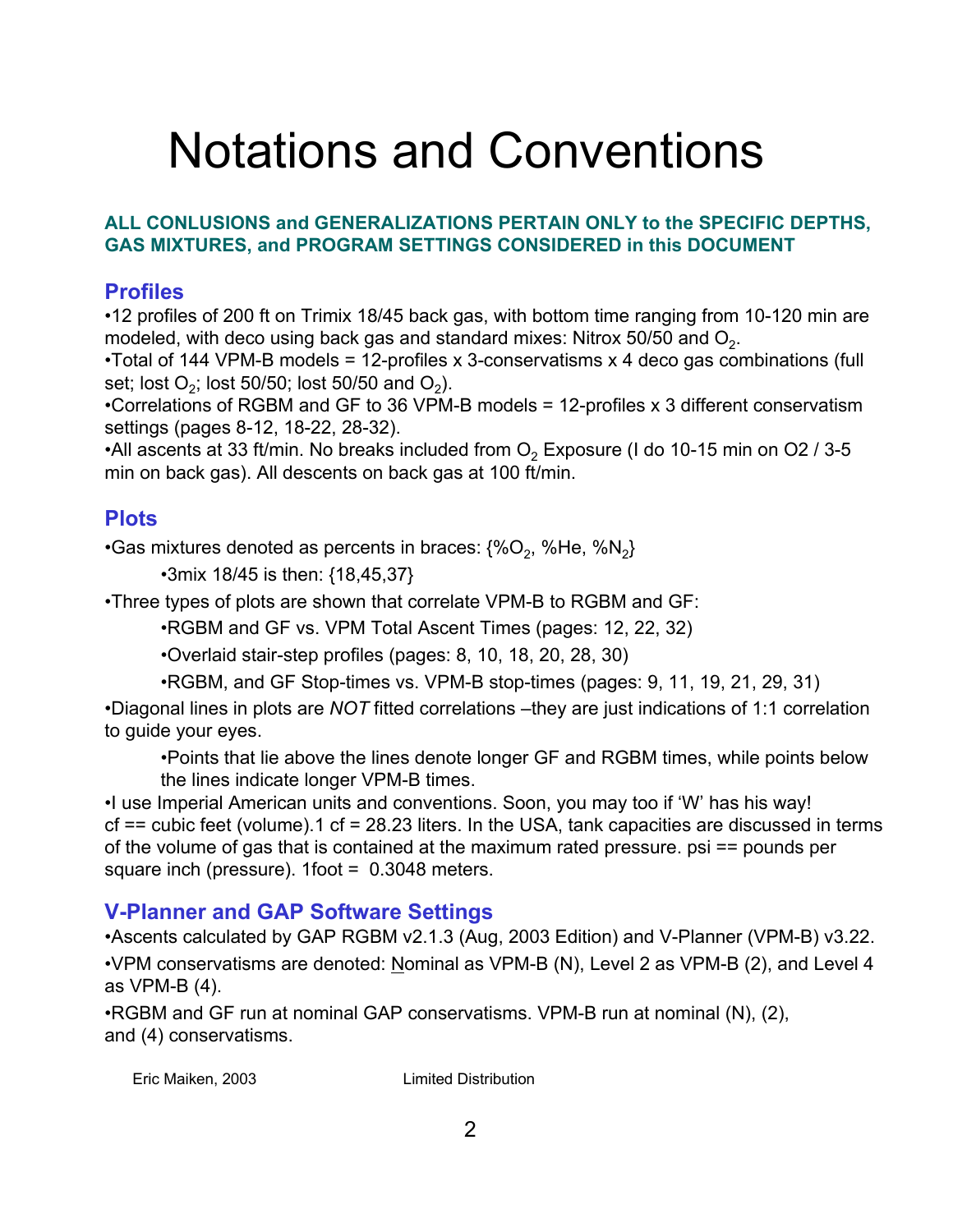## Dive Planning Example: 200 ft for 20-min + Ascent

#### **Objective**

• I used this data set to plan a recent dive on the Ring Reef off of Catalina Island's ship rock. See: http://www.decompression.org/maiken/IsthmusDeep.htm

#### **VPM-B Deco**

- Plan deco for a dive that can be sustained under most lost-gas scenarios.
- Have an analytically based plan for deco-on-the-fly (see pages 6 and 38).

### **VPM-B(2) Deco-on-the-Fly for 20-min, 200ft Dive on 18/45 + 50/50 + O2**

- Rules are simple, approximate, and specific to the depth and gas mixtures.
- To be used in case diving operations depart from plan.
- Units are imperial American.
- 1. Ascend at 33 ft/min to 2-Atm shallower than bottom depth (=130 ft for 200ft dive).
- 2. Total Ascent Time = (Depth[feet]/100) x Bottom Time (==200/100 x 20 = 40 min for 20 min BT).
- 3. Time at 30 and 20ft =  $\frac{1}{2}$  Bottom Time (=10 min). Spend more time at 20 than 30.
- 4. Time at 10ft =  $\frac{1}{2}$  Bottom Time (=10 min).
- 5. Pull 10 ft stop near 20 ft, with breaks. Pad 20-10 ft stop times if possible.
- 6. For deep and intermediate stops, equally distribute the difference between TAT (40 min) and time at 30-10ft (20 min) on stops from first-stop  $\omega$  130 ft to 40ft stop (= 2-min per stop).
- 7. Rule 5 is ok as it stands, but better to shape the curve by doing only 1 min @ 130, 120, 110, and then, adding the difference in time to the 60, 50, 40 stops.

#### **CONTIGENCIES**

- 
- 1. Lost  $O_2$  increases TAT to 3x bottom time; time at 20+30ft = time at 10ft = bottom time.<br>2. Lost 50-50 increases TAT to 4x bottom time: time at 20+30ft = time at 10ft = bottom tin Lost 50-50 increases TAT to 4x bottom time; time at  $20+30$ ft = time at 10ft = bottom time.
- 3. Lost 50-50 an  $O_2$  increases TAT to 5 x bottom time. Time at 10ft = 2x bottom time. Time at 20+30ft = 1.5x bottom time. Do not pull stops at deeper levels.
- To summarize, VPM-B(2) deco-on-the-fly for 20-min at 200-feet is, in {depth[feet], time[min]}:

{{130,1}, {120,1}, {110,1}, {100,2}, {90,2}, {80,2}, {70,2}, {60,3}, {50,3}, {40,3}, {30,4}, {20,6}, {10,10}}.

#### **Gas**

My tanks, starting pressures, and mixes.

2xPST-104cf at 3000 psi Trimix 18/45 (~ 220 cf / 6210 liters of gas -real gas law-) Al-80cf at 2000 psi Nx 50/50 (=53 cf / 1496 liters of gas) Al-30cf at 2800 psi Oxygen (=28 cf / 790 liters of gas)

Plan: Maximum 20-min dive allows completion of deco on any set of gases (page 38).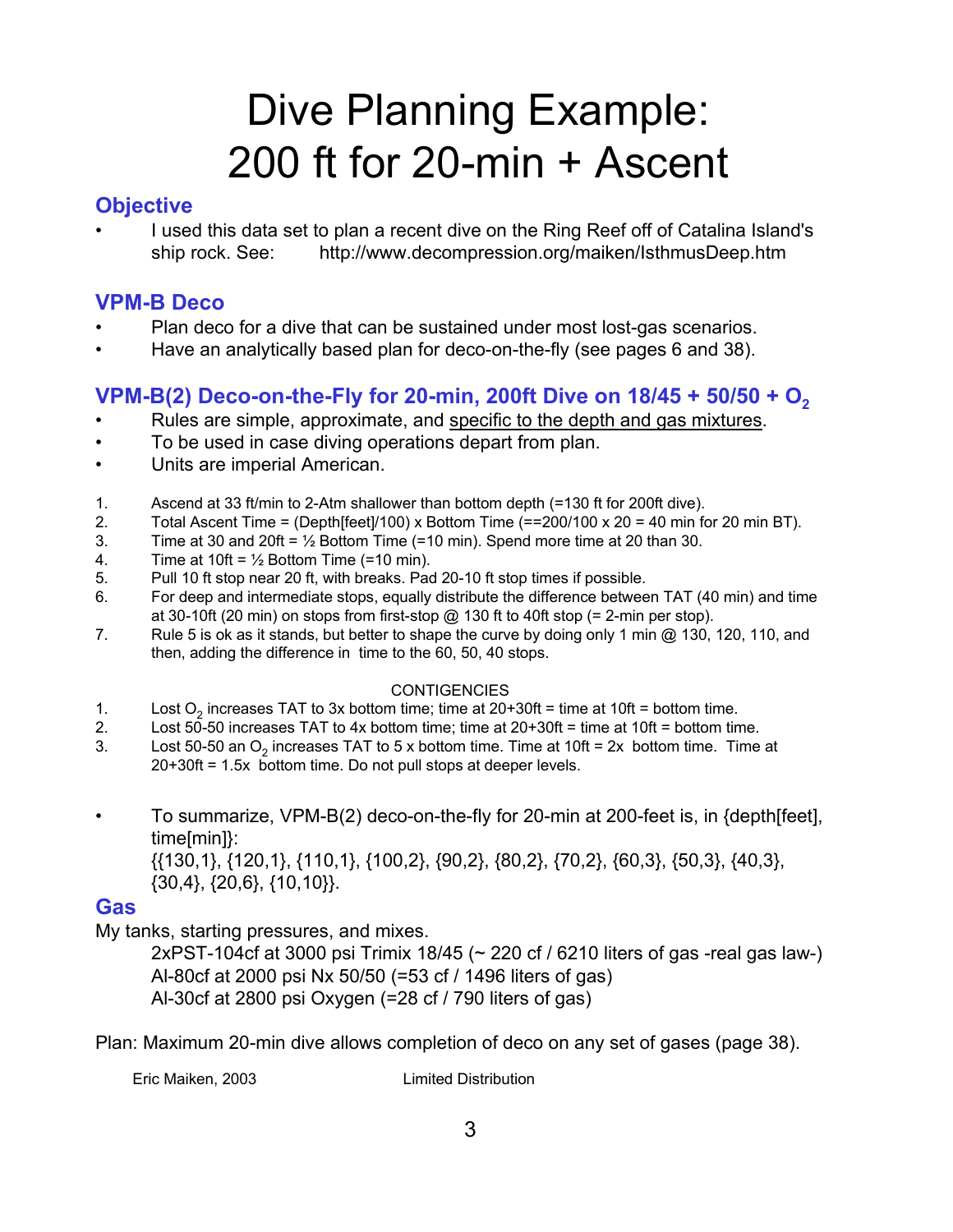# Discussion of Correlation Plots for VPM-B to RGBM and GF Total Ascent Times (TATs)

### **VPM-B TATs Correlate Closely to RGBM –though Not to GF**

### **General Notes**

•All data include time to 1<sup>st</sup> stop at ascent rate of 33 ft/min.

•TATs are closely related to comparative surfacing gradients for VPM-B, RGBM, and GF because all three ascent methods employ similar stage depths. Therefore, roughly speaking, a longer TAT implies a more conservative schedule.

### **RGBM vs. VPM-B (pages 12, 22, 32 --upper graph)**

•VPM-B(2) is nearly 1:1 correlated with RGBM –both models yield the same ascent times for a wide range of dive times. VPM-B(N) is linearly correlated with progressively shorter ascent times than RGBM for increasing dive times; VPM-B(4) is linearly correlated with progressively longer ascent times than RGBM.

#### **GF vs. VPM-B (pages 12, 22, 32 -- lower graph)**

•VPM-B is not linearly correlated to GF. For 'short' dives, of 10-30 min, VPM-B(4) always has longer TATs than GF.

•THIS PROPOSITION IS BEING IMPLICITLY TESTED BY V-PLANNER: Bühlmann doesn't credit for deep stops –so inclusion of deep stops in GF-modifications of algorithms based on Bühlmann a/b s *may* lead to too much conservatism. VPM-B credits deep stops. Therefore, VPM-B TATs are shorter than GF TATs.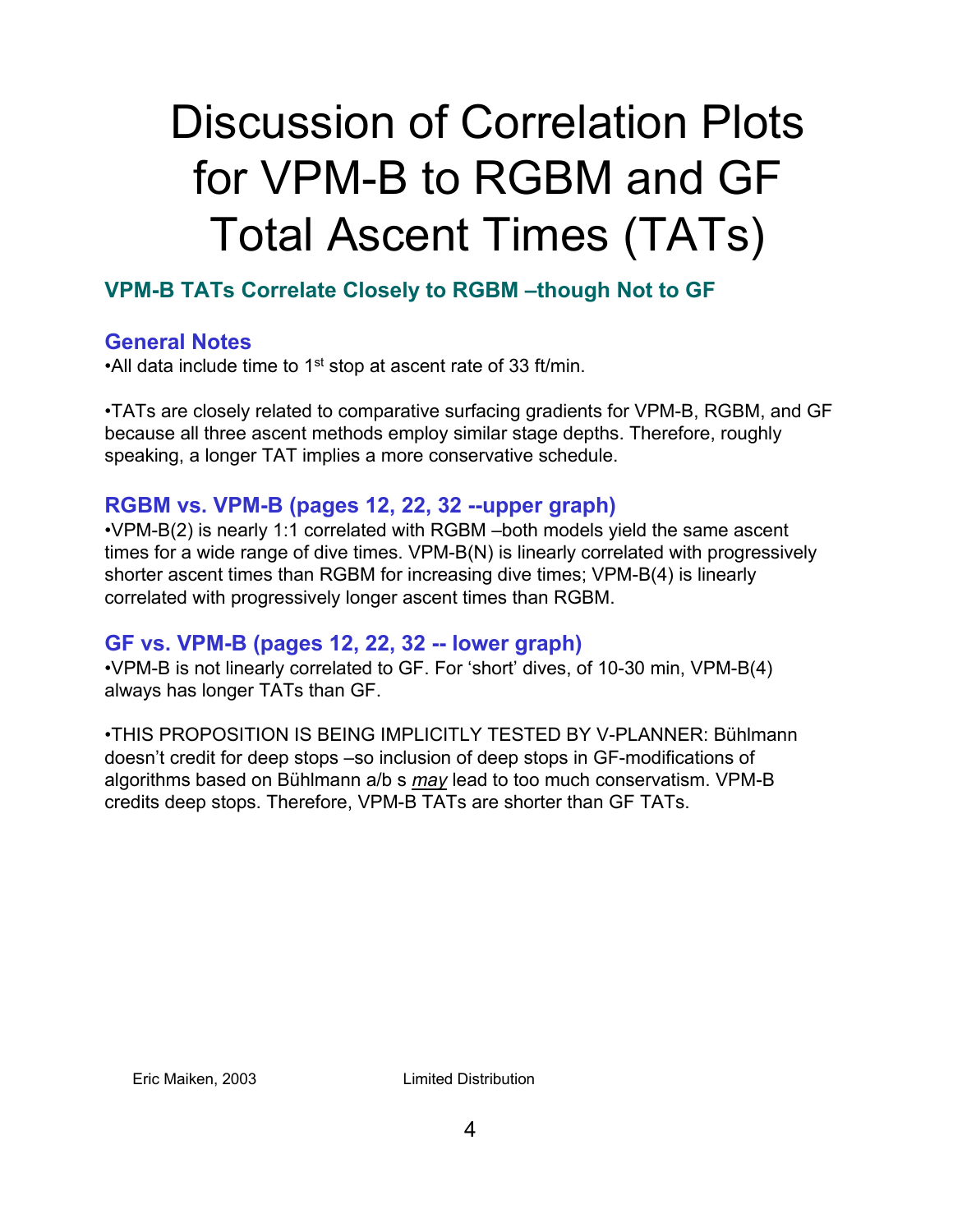## Discussion of Correlation Plots of VPM-B to RGBM and GF Stop Times

### **VPM-B Stop Times Correlate Nearly 1:1 to RGBM –but Diverge from GF**

#### **General Notes**

•The plots on pages 9, 11, 19, 21, 29, and 31 directly compare stop time vs. stop time for two different deco methods.They avoid the offsets that occur on the conventional stair-step depth vs. run-time plots of the same data, which are shown on pages 8, 10, 18, 20, 28, and 30.

•Data points are plots of the (x,y) pair: (VPM-B stop time, RGBM/GF stop time) for each decompression stop. Individual stop depths are not indicated, but generally, the longest stops correspond to the shallowest stops for each gas mixture. For  $O<sub>2</sub>$  deco, the 20 and 10 ft stops are shown as green-colored points. For 50/50 the 70-30 ft stops are shown as blue-colored points. Stops on back gas are shown as black-colored points. For the deepest stops, more than one point will often plot on top of another point.

### **RGBM vs. VPM-B (pages 9, 19, 29)**

•VPM-B(N) stops on back gas are shallower and minutes shorter than RGBM. Stops on 50- 50 and  $O<sub>2</sub>$  are comparable to RGBM. Generally, VPM-B(N) is more aggressive than RGBM (page 9).

•VPM-B(2) initial (deepest) stops on back gas are shallower and about a minute shorter than RGBM. VPM-B(2) stops on 50-50 are the same or longer than RGBM. Stops on  $O<sub>2</sub>$ are the same or longer than RGBM (page 19). Considering that VPM-B(2) and RGBM have identical TATs (page 12), we can summarize by noting that VPM-B(2) replaces the RGBM's low-O<sub>2</sub> window stops with high-O<sub>2</sub> window stops, and that VPM-B(2) is very similar to RGBM.

•VPM-B(4) starts stops at about the same depth as RGBM, but VPM-B (4) has much longer stops on 50-50 and  $O<sub>2</sub>$  (page 29). Generally, VPM-B(4) is much more conservative than RGBM (page 29).

### **GF vs. VPM-B (pages 11, 21, 31)**

•GF and VPM-B stop times are correlated (though not linearly), with increasing divergence with increasing bottom times. In contrast to RGBM's nearly 1:1 linear correlation to VPM-B for all dives, GF profiles approach 2:1 differences in shallow stop times. This translates to hours of less predicted decompression time on VPM-B compared to GF.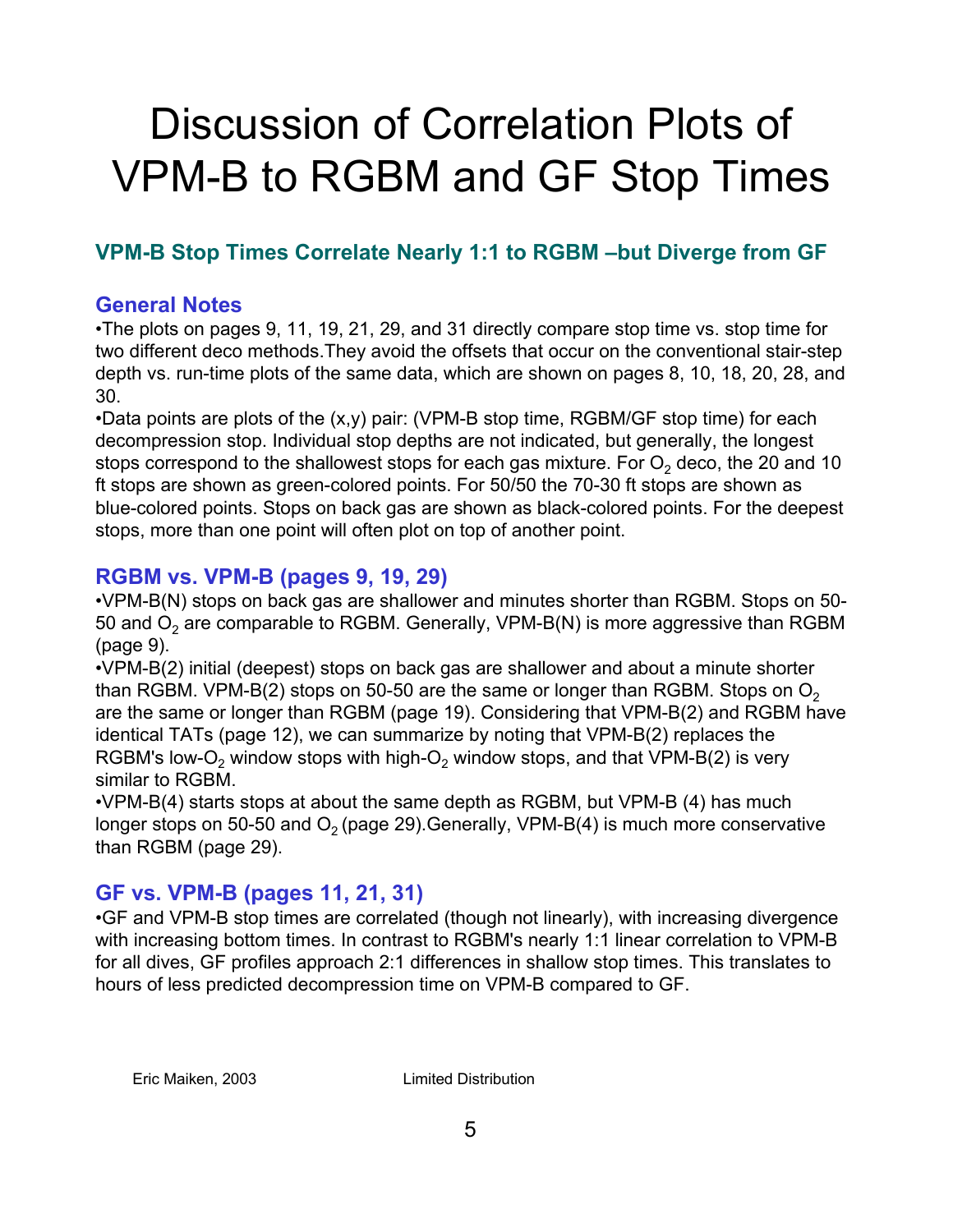### Discussion of Plots of VPM-B Stop Times vs. Bottom Times

#### **See pages 13-16, 23-26, 33-36**

•TATs and groups of stop times (e.g. times at 10+20 ft) are linearly correlated to dive times. This translates to simple rules that relate stop times to bottom times. We can use these relationships to specify analytically-based procedures for VPM-B deco-on-the-fly.

•CAUTION: remember that the rules described in these slides are special cases that only relate to 200 ft dives on 3-mix 18/45.

•Nonetheless, linear relations can be used to describe just about every VPM-B dive scenario, and a general method will be described in forthcoming publications. This special case illustrates a framework that you can use for dive planning, and as a critical basis to discuss popular (though often ill-defined) concepts like: "deco-on-the-fly," or "the-shapes-of-the-decocurves."

•For example, look at the upper left-hand plot on page 23, for Total Ascent Time (TAT) vs. Bottom Time for VPM-B (2). The graph is reproduced below, with an overlaid plot of a linear fit to the 12 data points.

•This linear fit is the analytical basis for Rule 2 for VPM-B deco on the fly, discussed on page 3. Rules number 3 and 4 were also based on easy-to-remember approximations of fits to the data for shallow stops plotted on page 23.



Points calculated by V-Planner for Total Ascent Time vs. bottom time for dives on 18/45 with 50-50 and  $O<sub>2</sub>$  Deco. The linear fit is very nearly:  $TAT = 2 \times$  Bottom Time.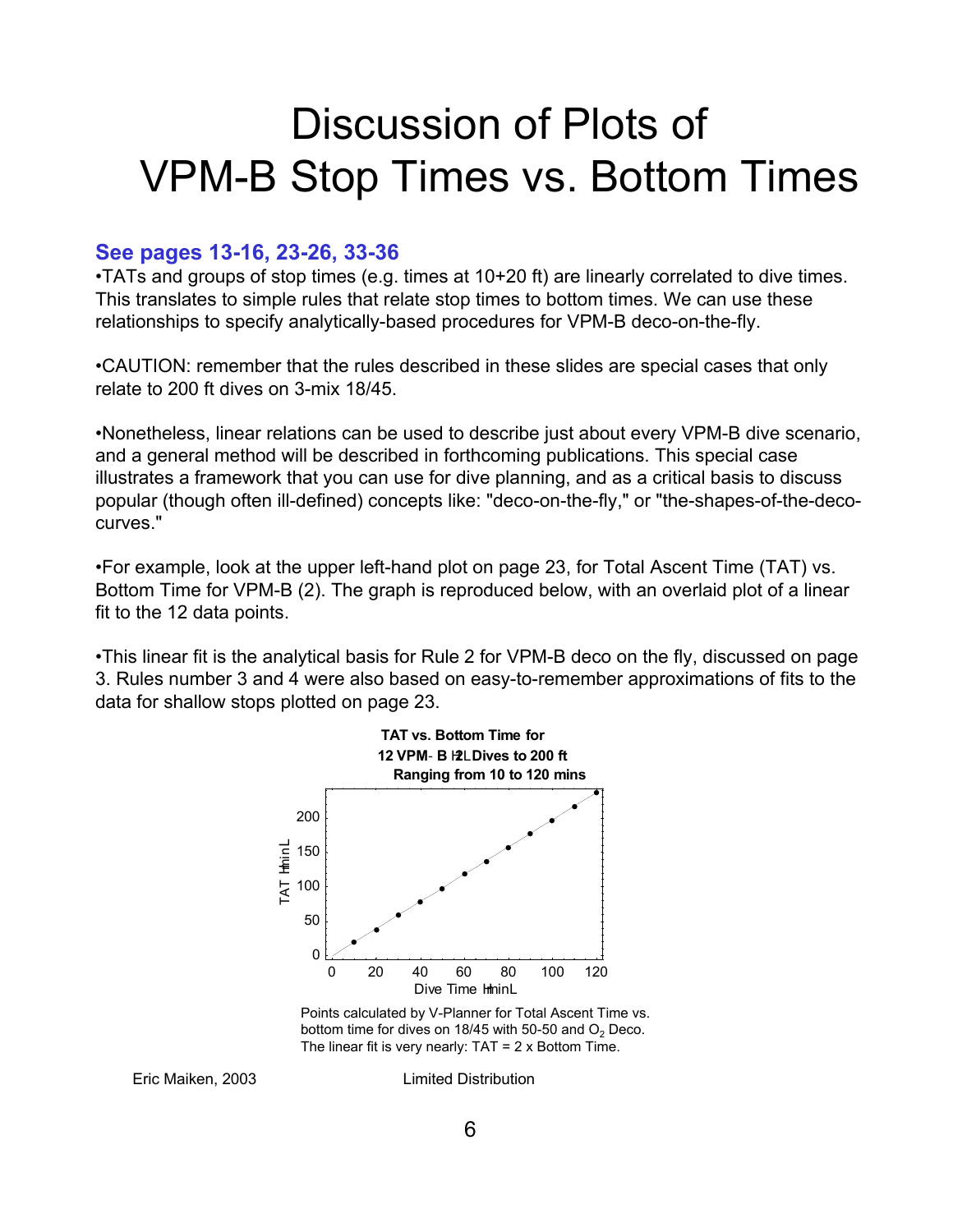### SECTION 1

### Ascents from Dives at 200 ft for 10-120 min VPM-B Conservatism Setting (N)

**12 VPM-B profiles compared to RGBM and GF using full gas sets (pps. 8-12) 48 VPM-B ascents with various gases summarized (pps. 13-16)**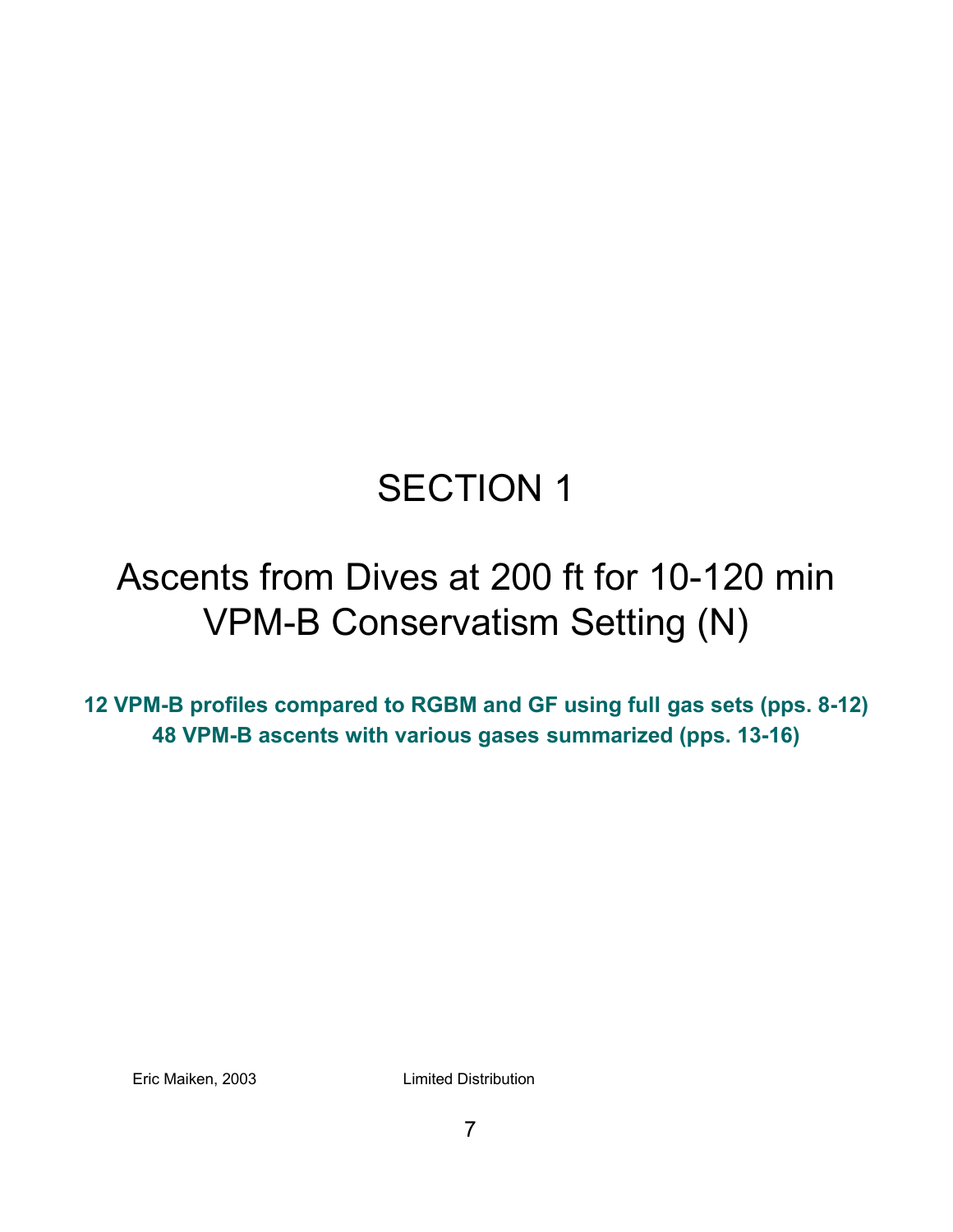

**Comparison of RGBM and VPM**-**B** <sup>H</sup>**N**<sup>L</sup> **Ascents for Array of**

#### 8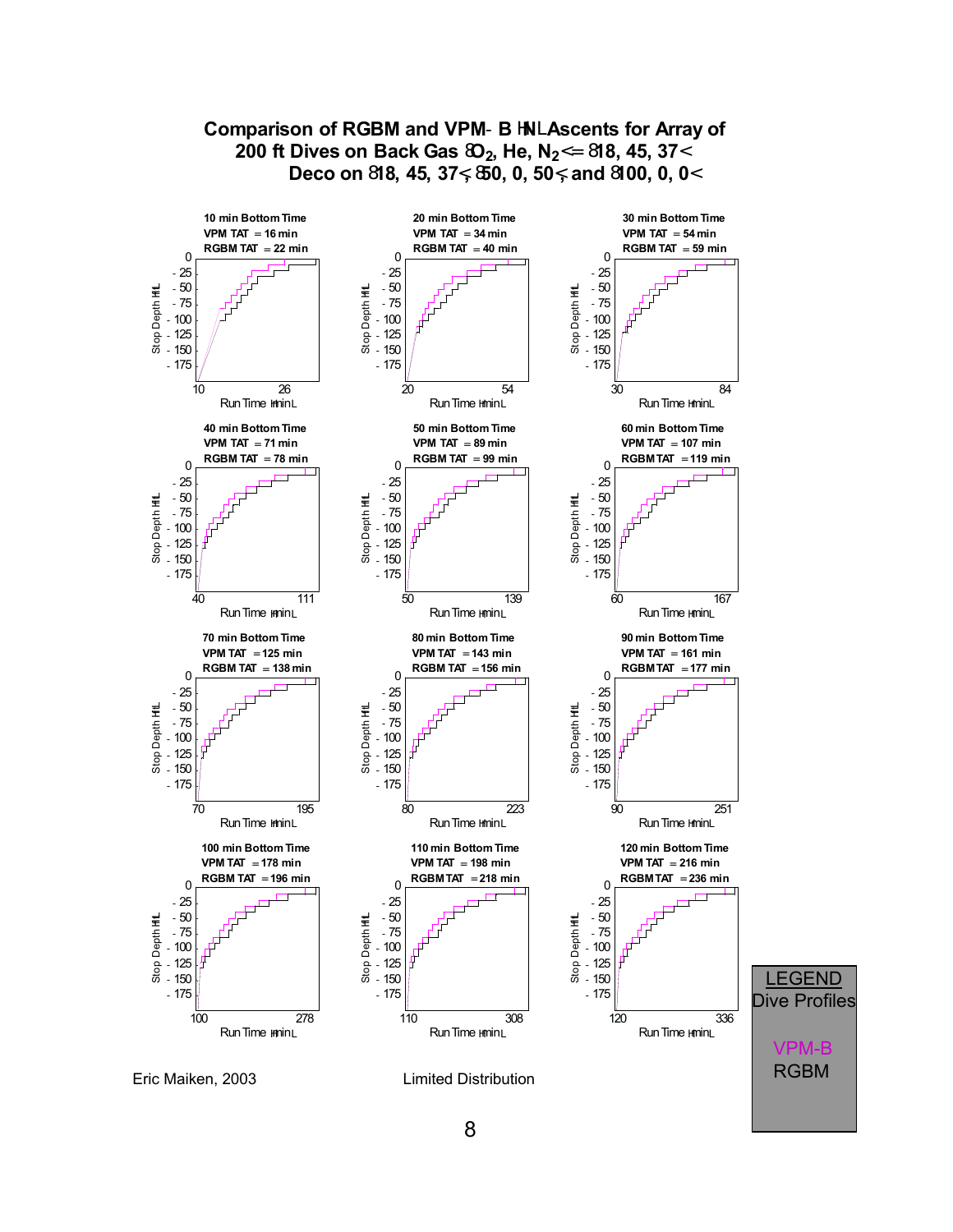

Eric Maiken, 2003 Limited Distribution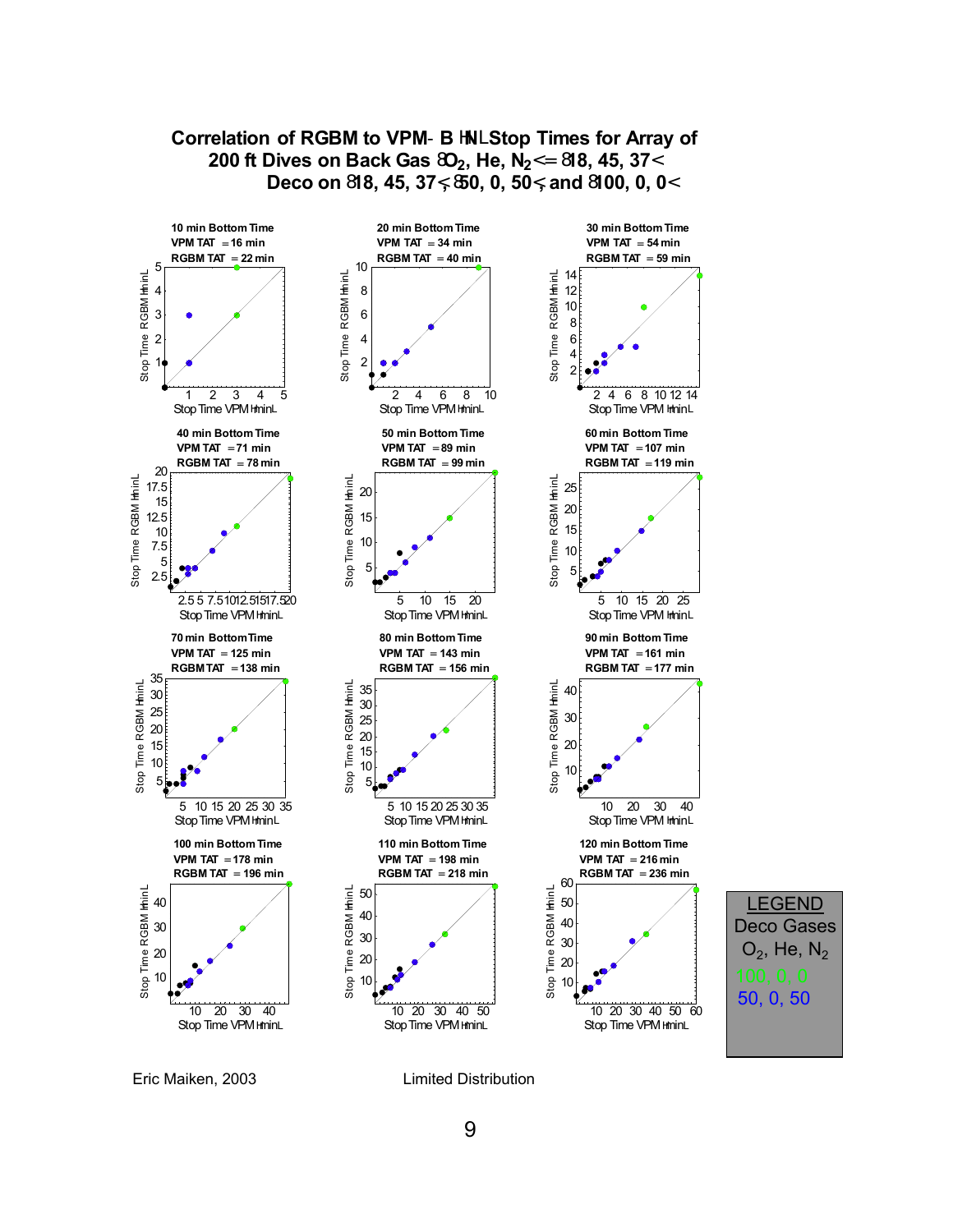

### 10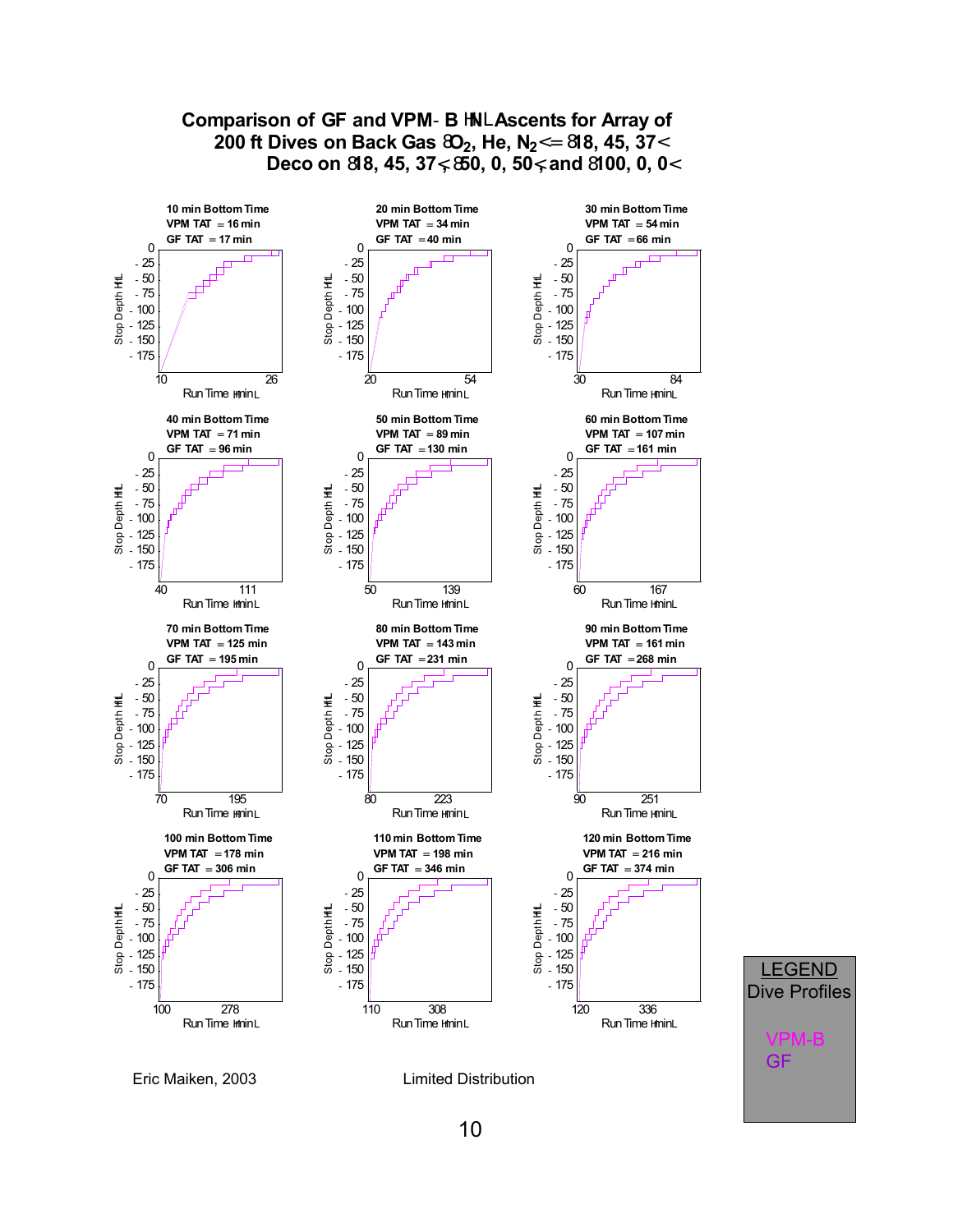

**Correlation of GF to VPM**-**B** <sup>H</sup>**N**<sup>L</sup> **Stop Times for Array of**



Eric Maiken, 2003 Limited Distribution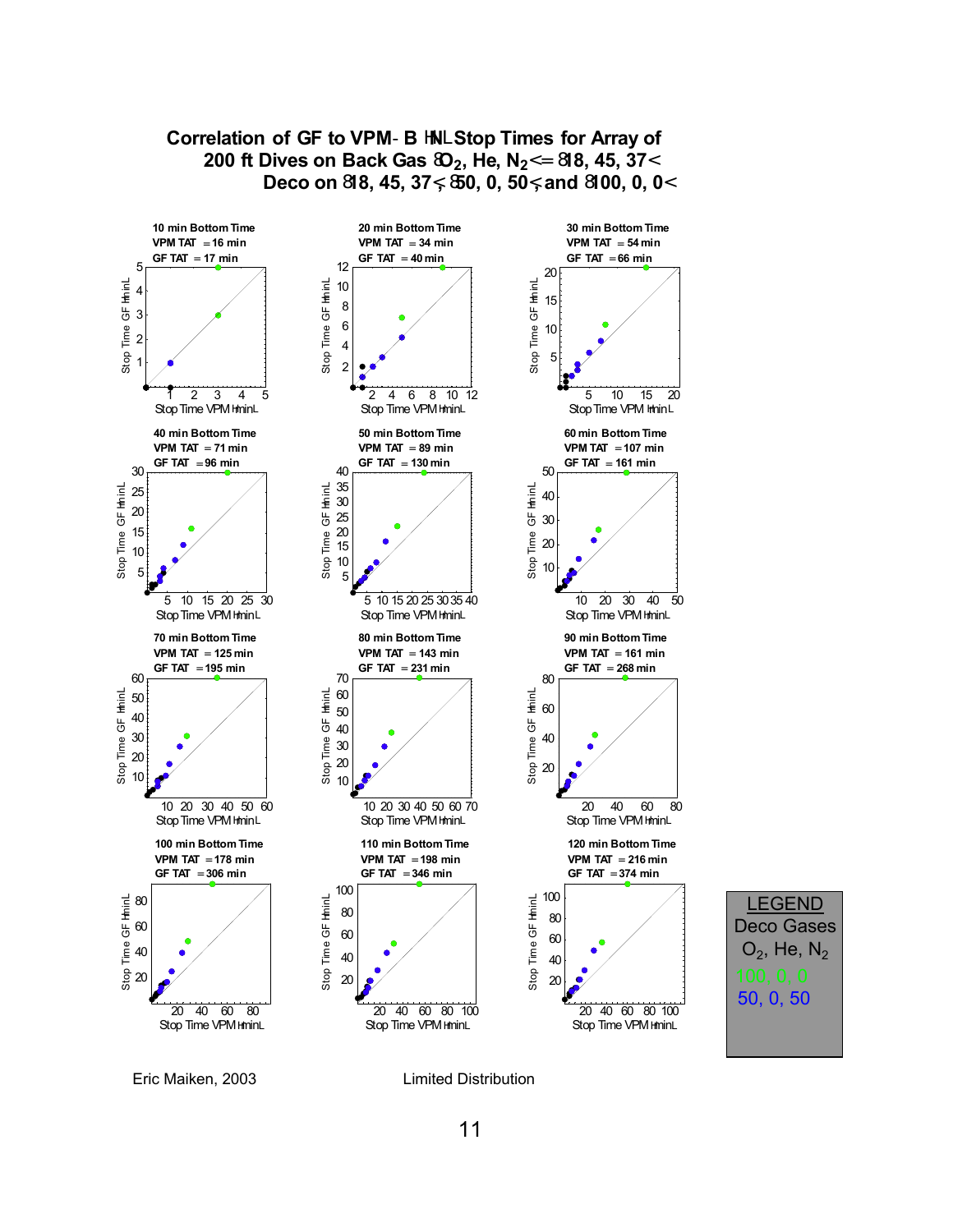### Correlation of VPM-B(N) TATs to RGBM and GF TATs for 200 ft Dives

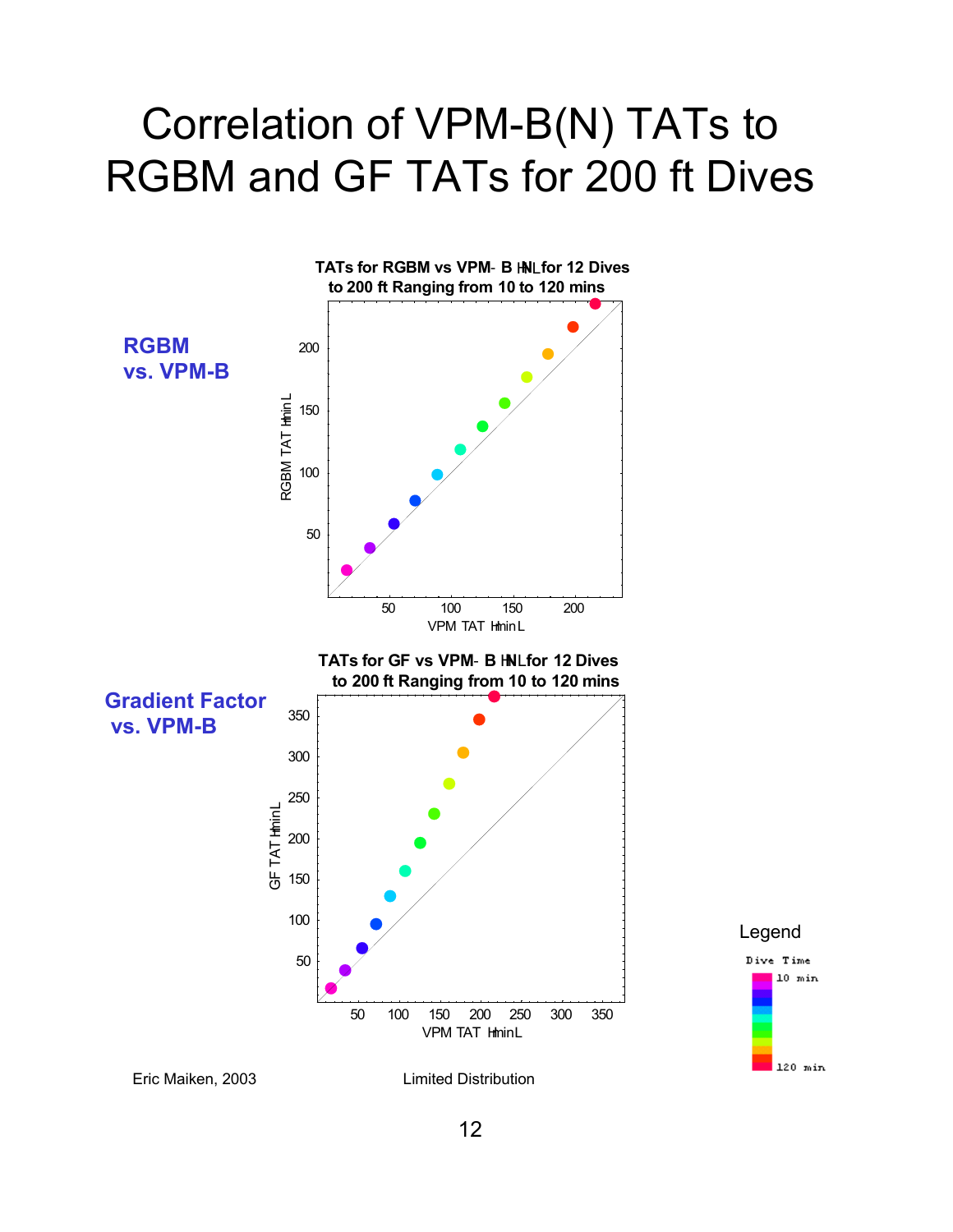## Stop Times vs. Bottom Times VPM-B Conservatism (N)

#### **3 Deco Gases: 3mix 18/45,Nx50/50, O2**

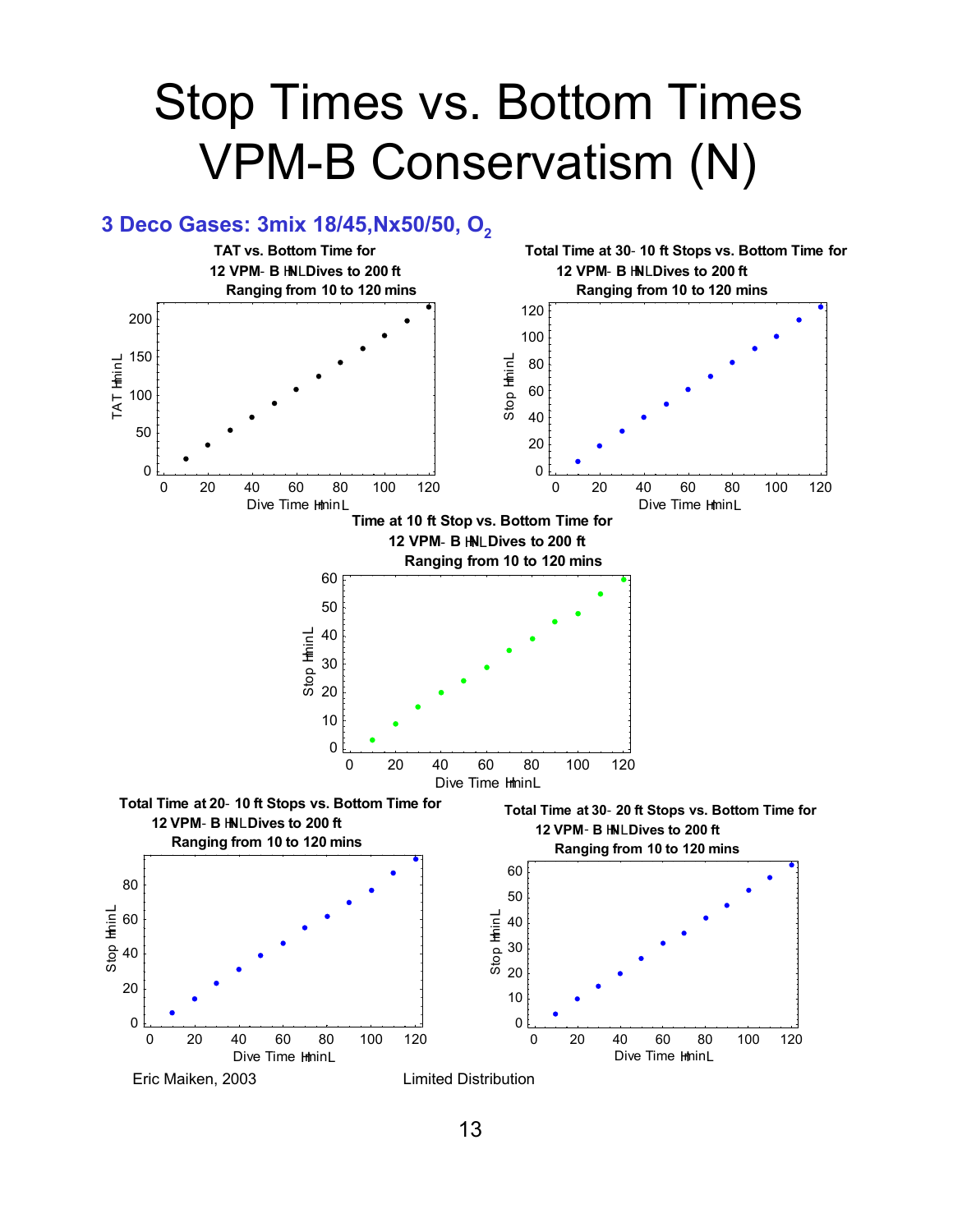## Stop Times vs. Bottom Times VPM-B(N) Lost  $O<sub>2</sub>$

#### **2 Deco Gases: 3mix 18/45,Nx50/50**

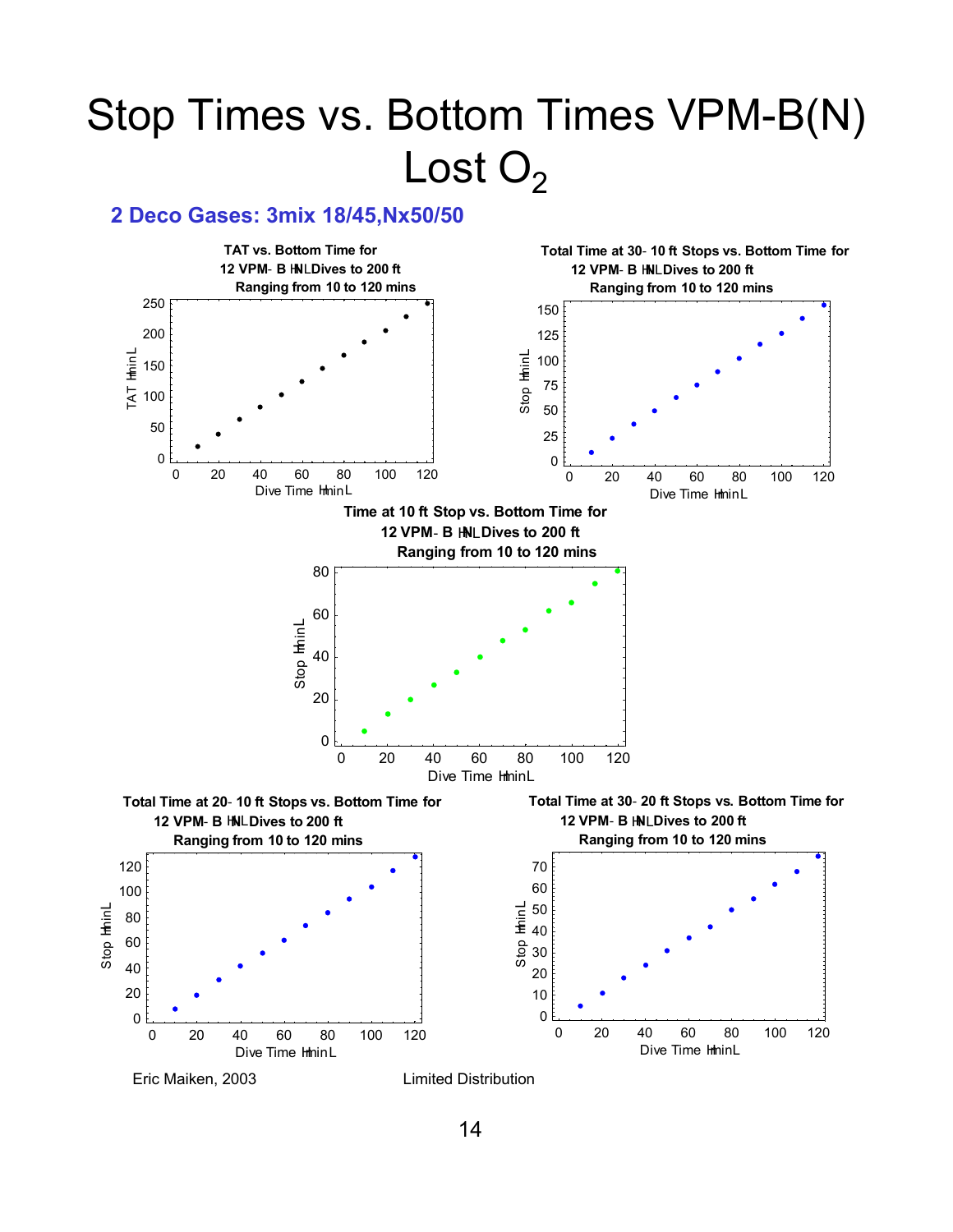### Stop Times vs. Bottom Times VPM-B(N) Lost 50-50

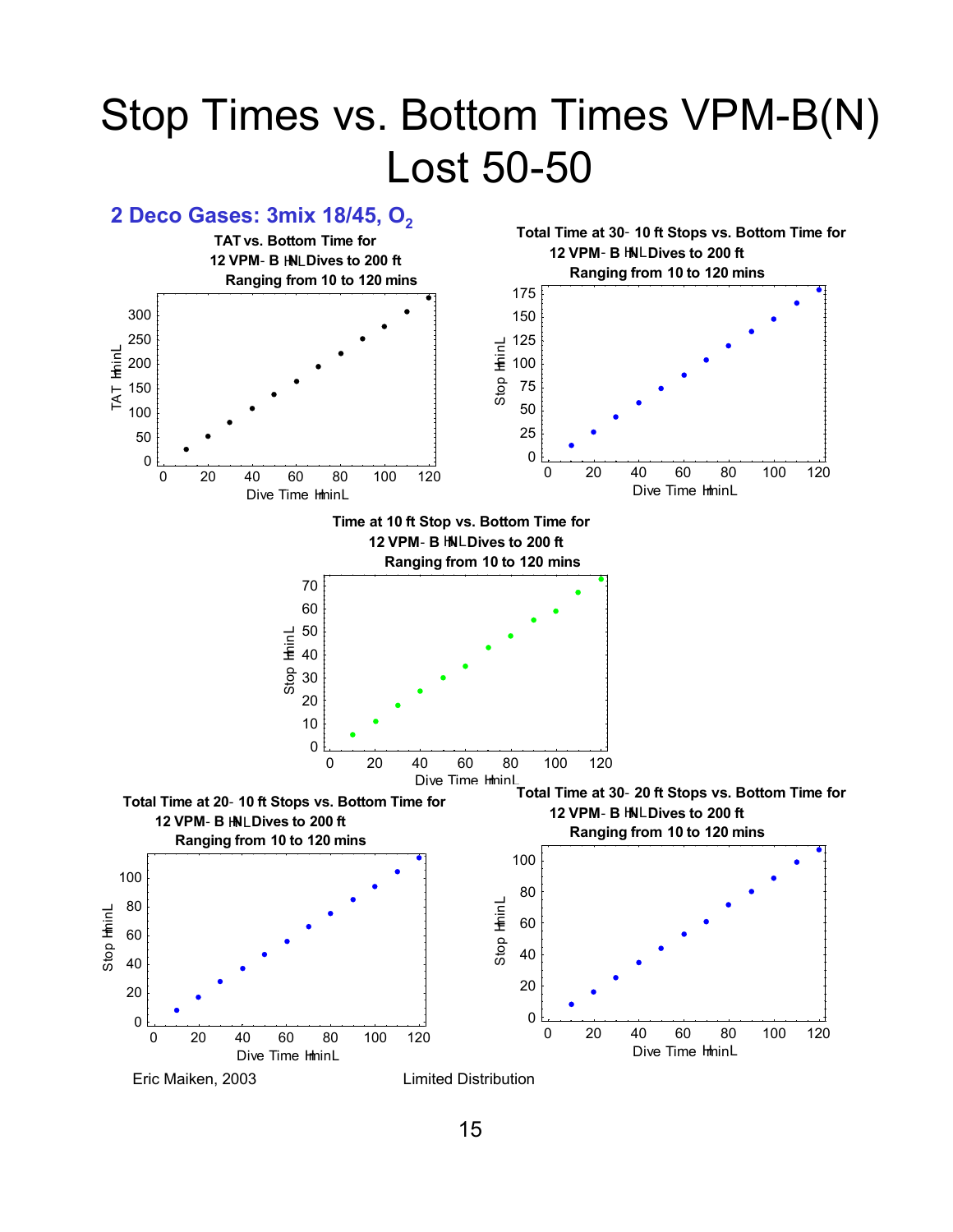### Stop Times vs. Bottom Times VPM-B(N) Lost 50-50 and  $O<sub>2</sub>$

#### **1 Deco Gas: 3mix 18/45**

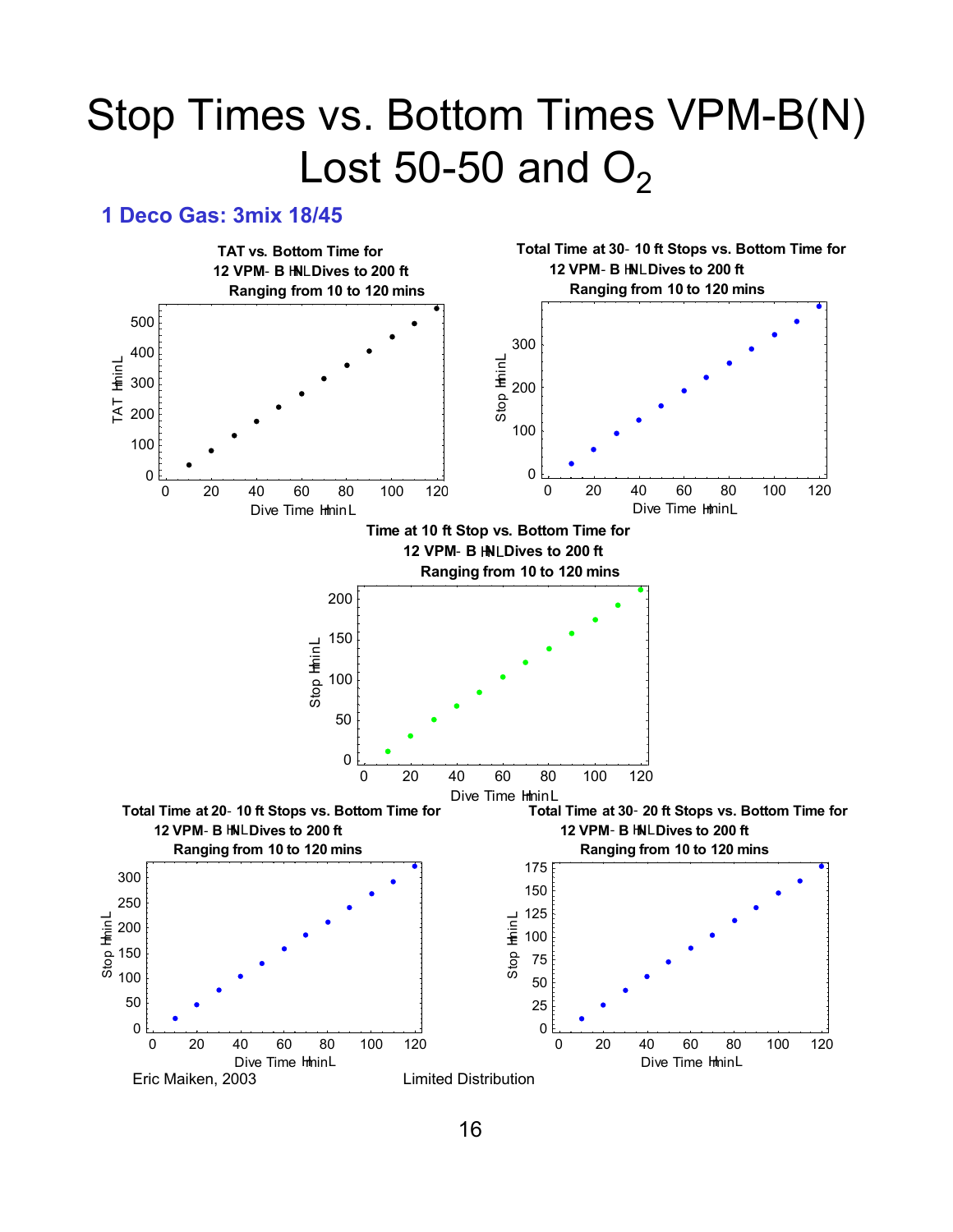### SECTION 2

### Ascents from Dives at 200 ft for 10-120 min VPM-B Conservatism Setting (2)

**12 VPM-B profiles compared to RGBM and GF using full gas sets (pps. 18-22) 48 VPM-B ascents with various gases summarized (pps. 23-26)**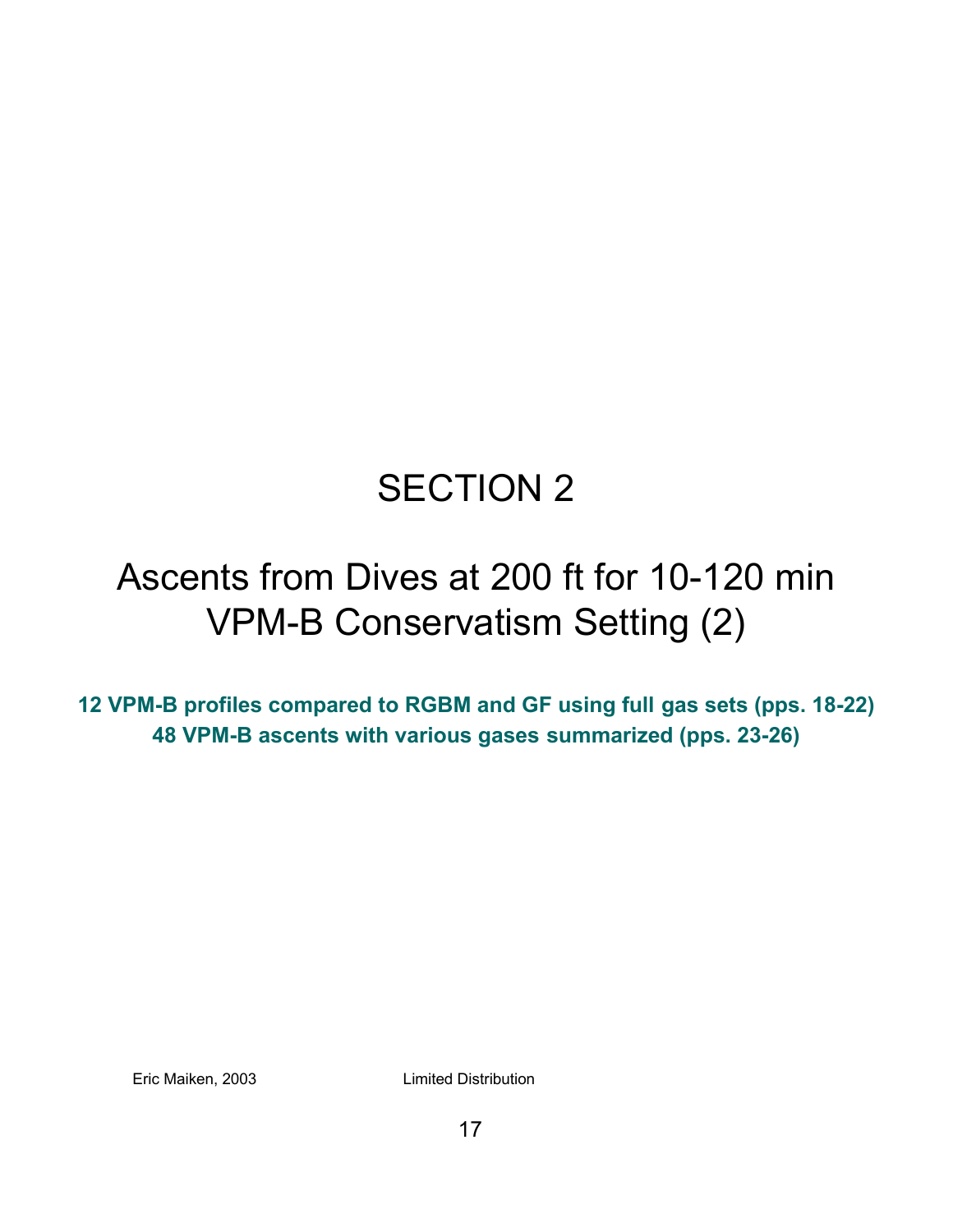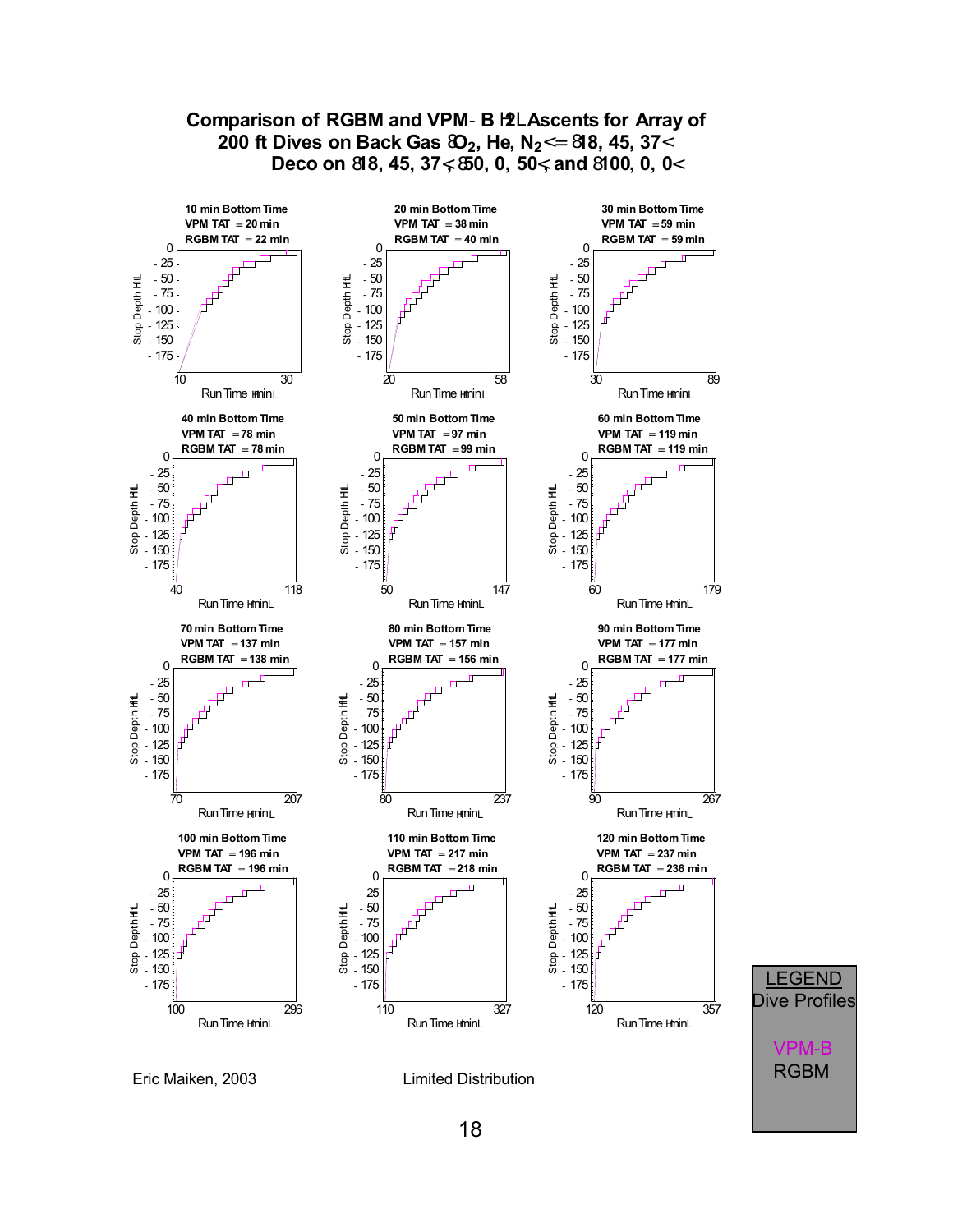

![](_page_18_Figure_1.jpeg)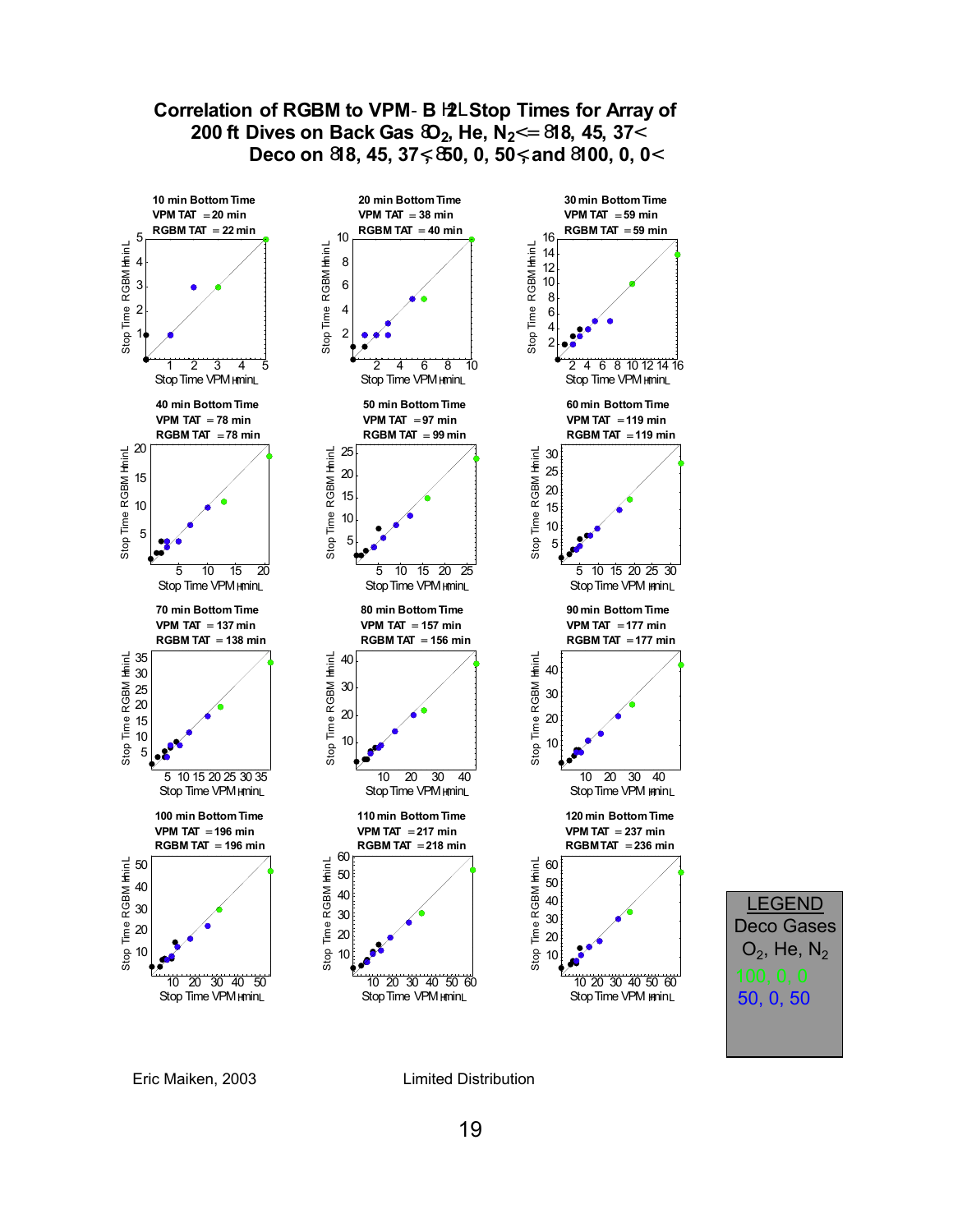![](_page_19_Figure_0.jpeg)

### **Comparison of GF and VPM**-**B** <sup>H</sup>**2**<sup>L</sup> **Ascents for Array of 200 ft Dives on Back Gas**  $\mathfrak{D}_2$ **, He, N<sub>2</sub><= 818, 45, 37<**

20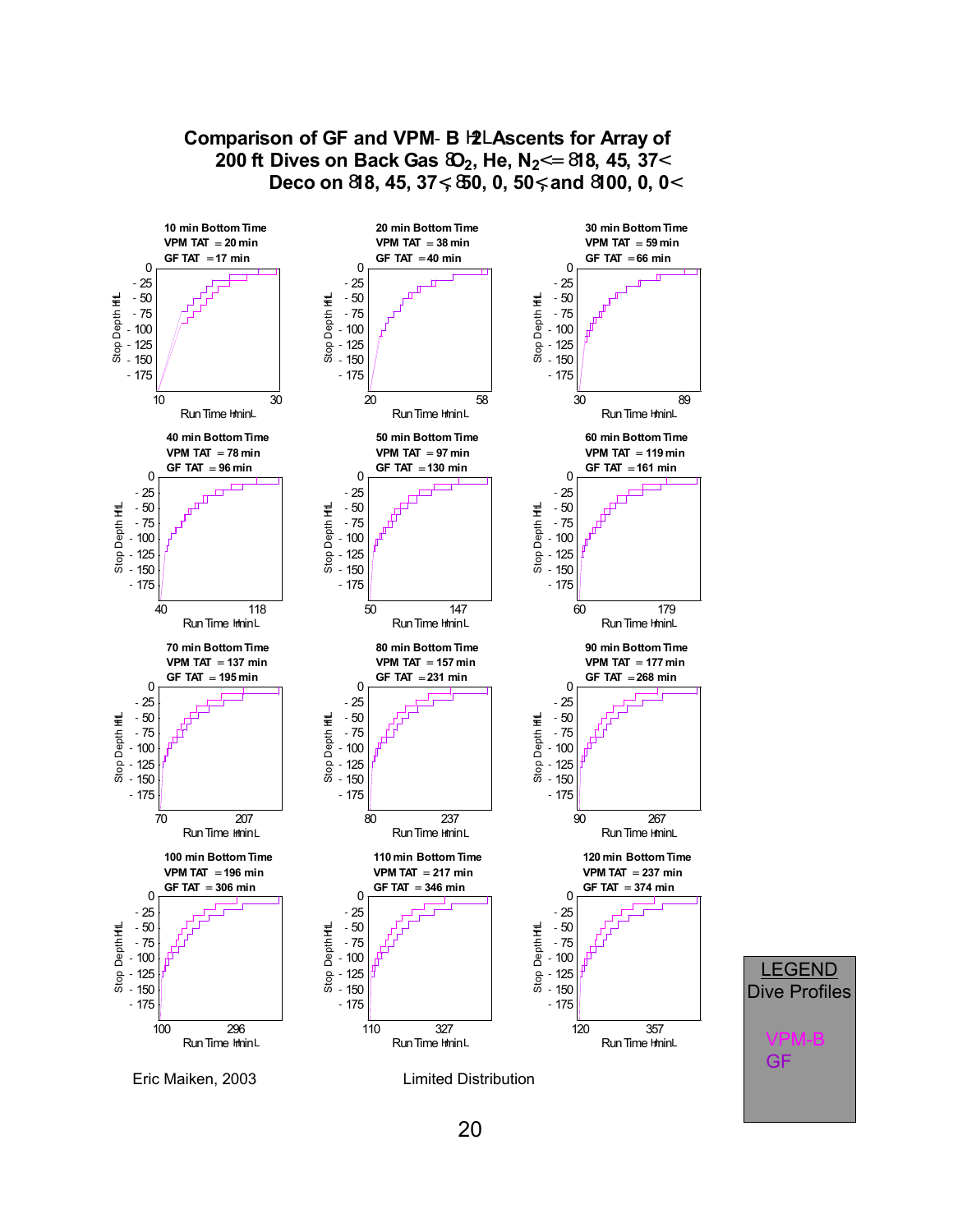![](_page_20_Figure_0.jpeg)

**Correlation of GF to VPM**-**B** <sup>H</sup>**2**<sup>L</sup> **Stop Times for Array of**

### 50, 0, 50 LEGEND Deco Gases  $O_2$ , He, N<sub>2</sub>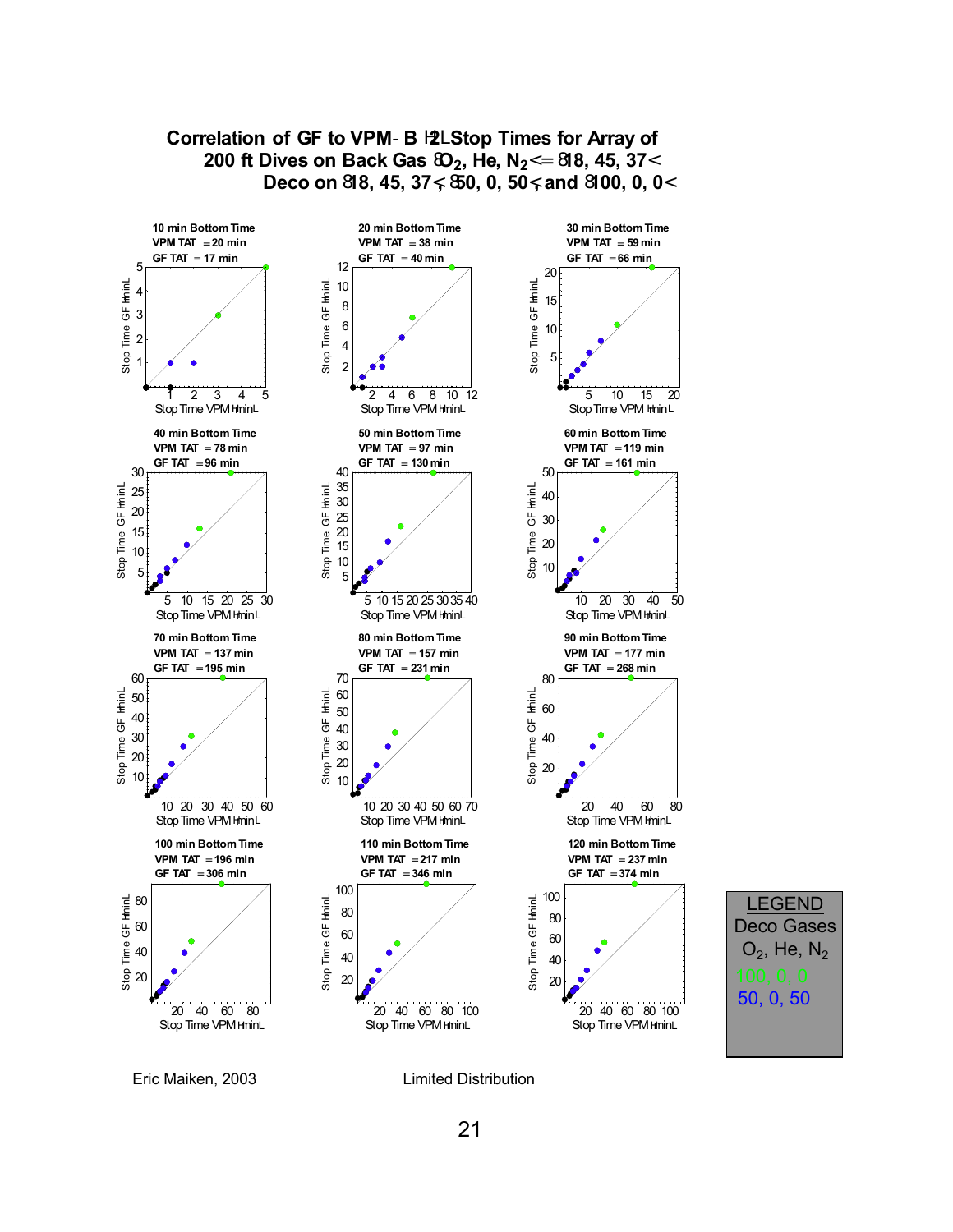### Correlation of VPM-B(2) TATs to RGBM and GF TATs for 200 ft Dives

![](_page_21_Figure_1.jpeg)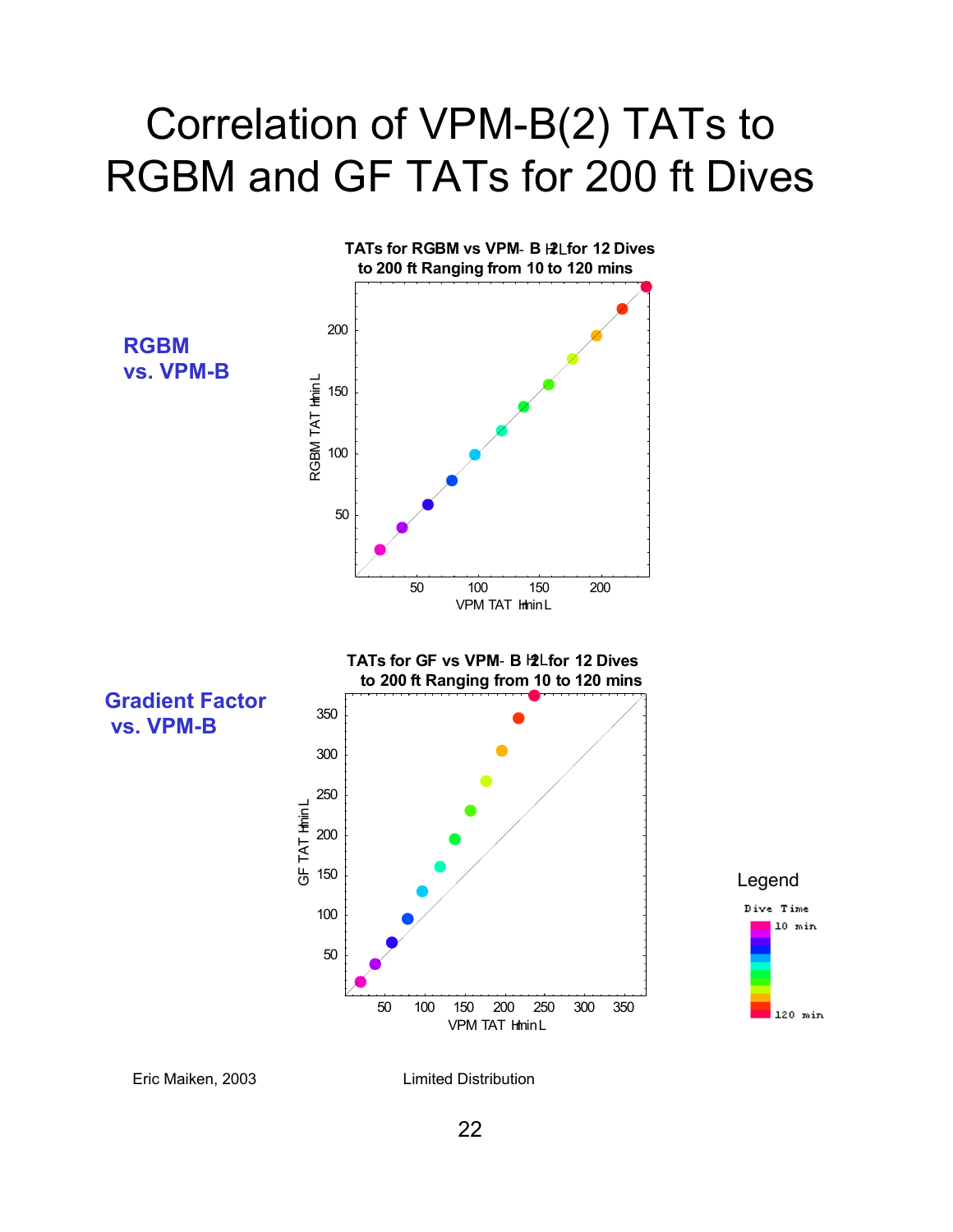## Stop Times vs. Bottom Times VPM-B Conservatism (2)

#### 3 Deco Gases: 3mix 18/45, Nx50/50, O<sub>2</sub>

![](_page_22_Figure_2.jpeg)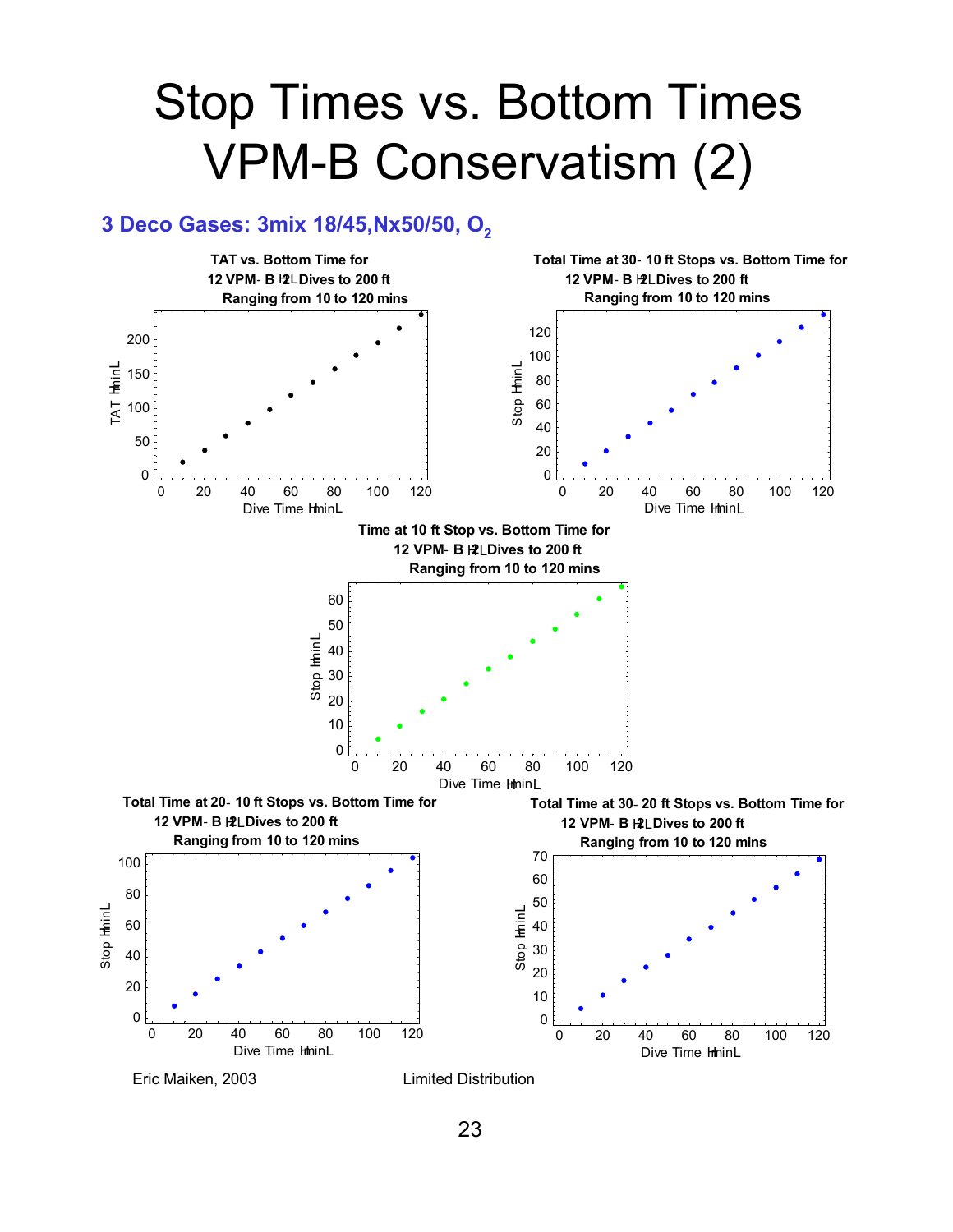## Stop Times vs. Bottom Times VPM-B(2) Lost  $O<sub>2</sub>$

### **2 Deco Gases: 3mix 18/45,Nx50/50**

![](_page_23_Figure_2.jpeg)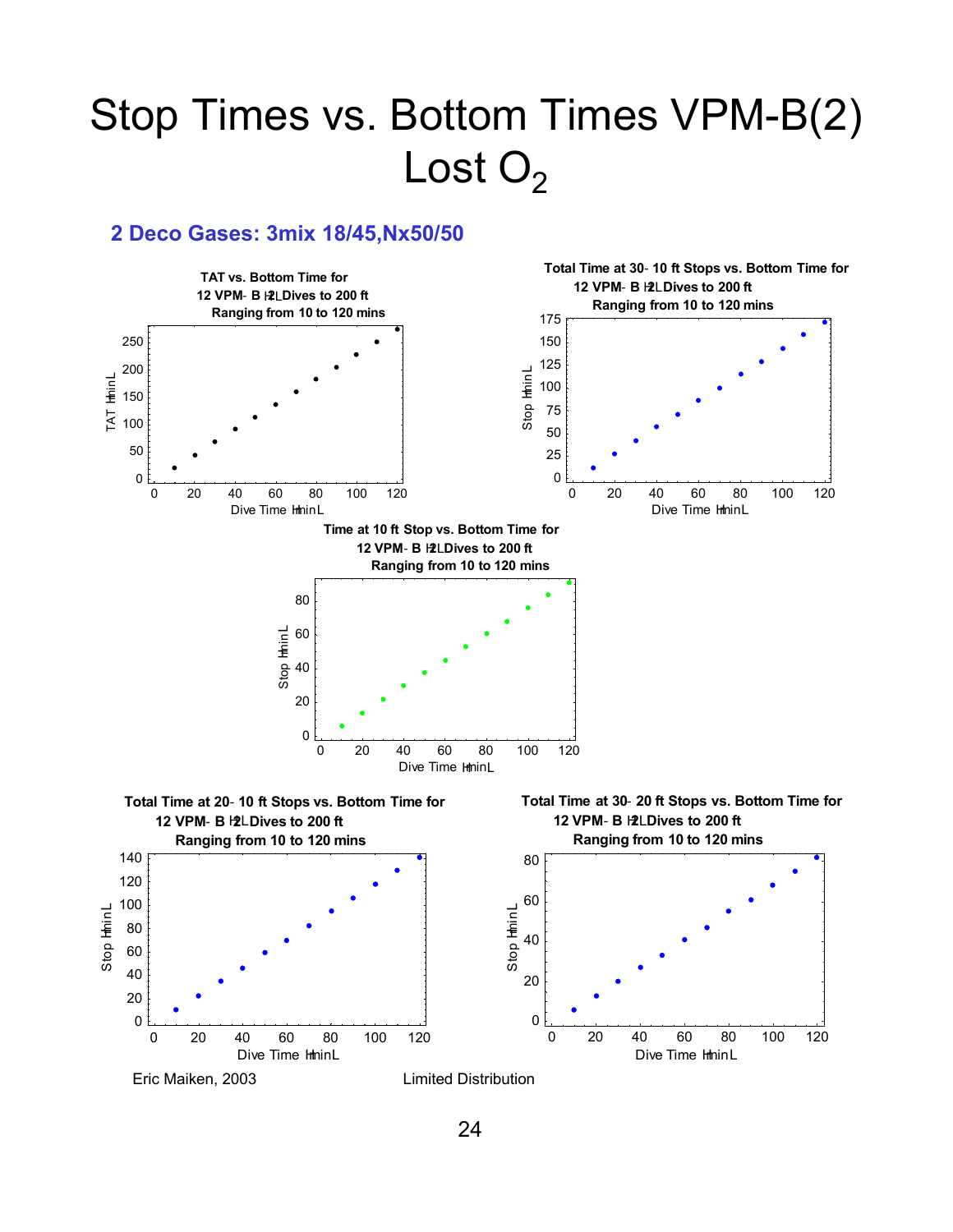### Stop Times vs. Bottom Times VPM-B(2) Lost 50-50

![](_page_24_Figure_1.jpeg)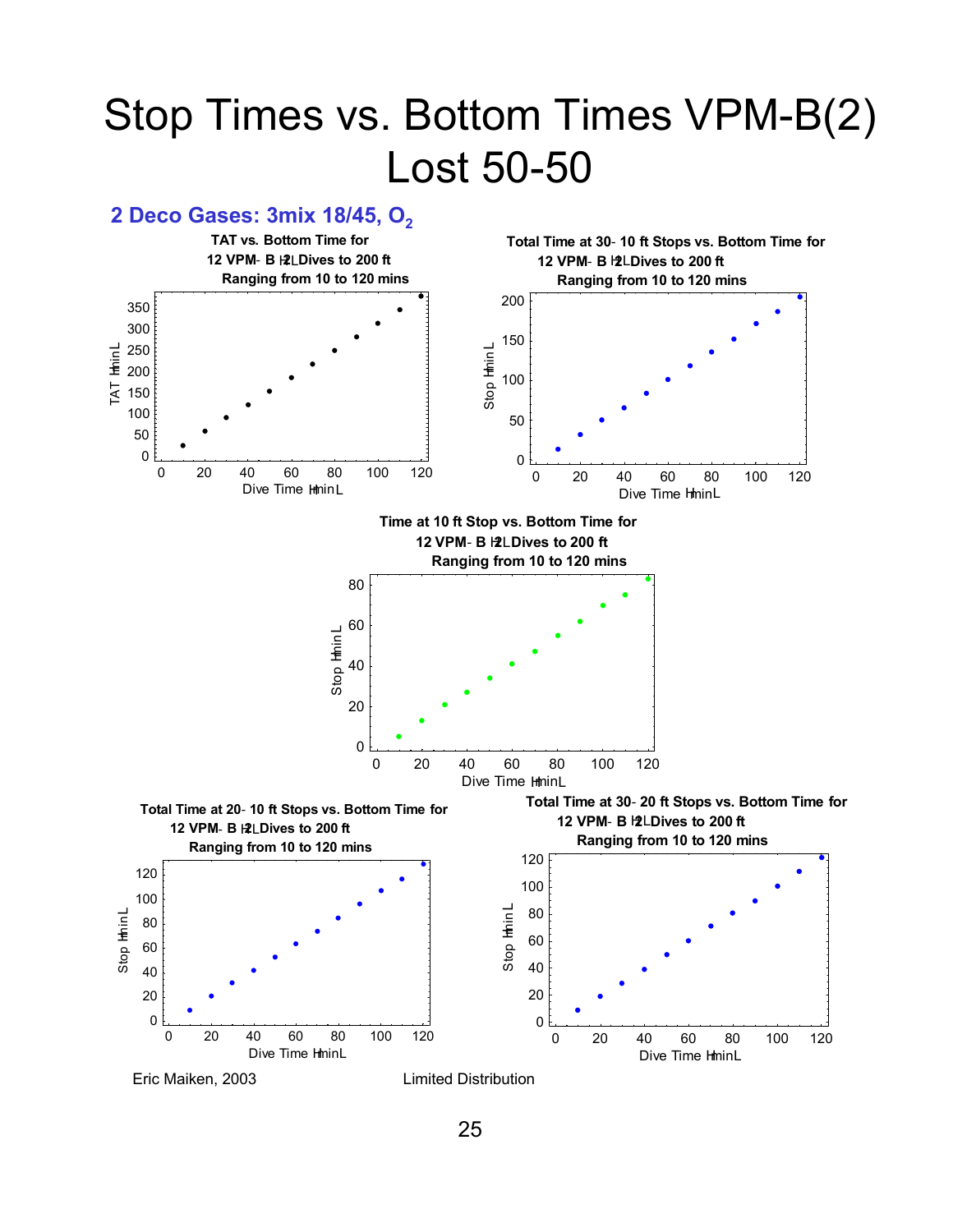### Stop Times vs. Bottom Times VPM-B(2) Lost 50-50 and  $O<sub>2</sub>$

#### **1 Deco Gas: 3mix 18/45**

![](_page_25_Figure_2.jpeg)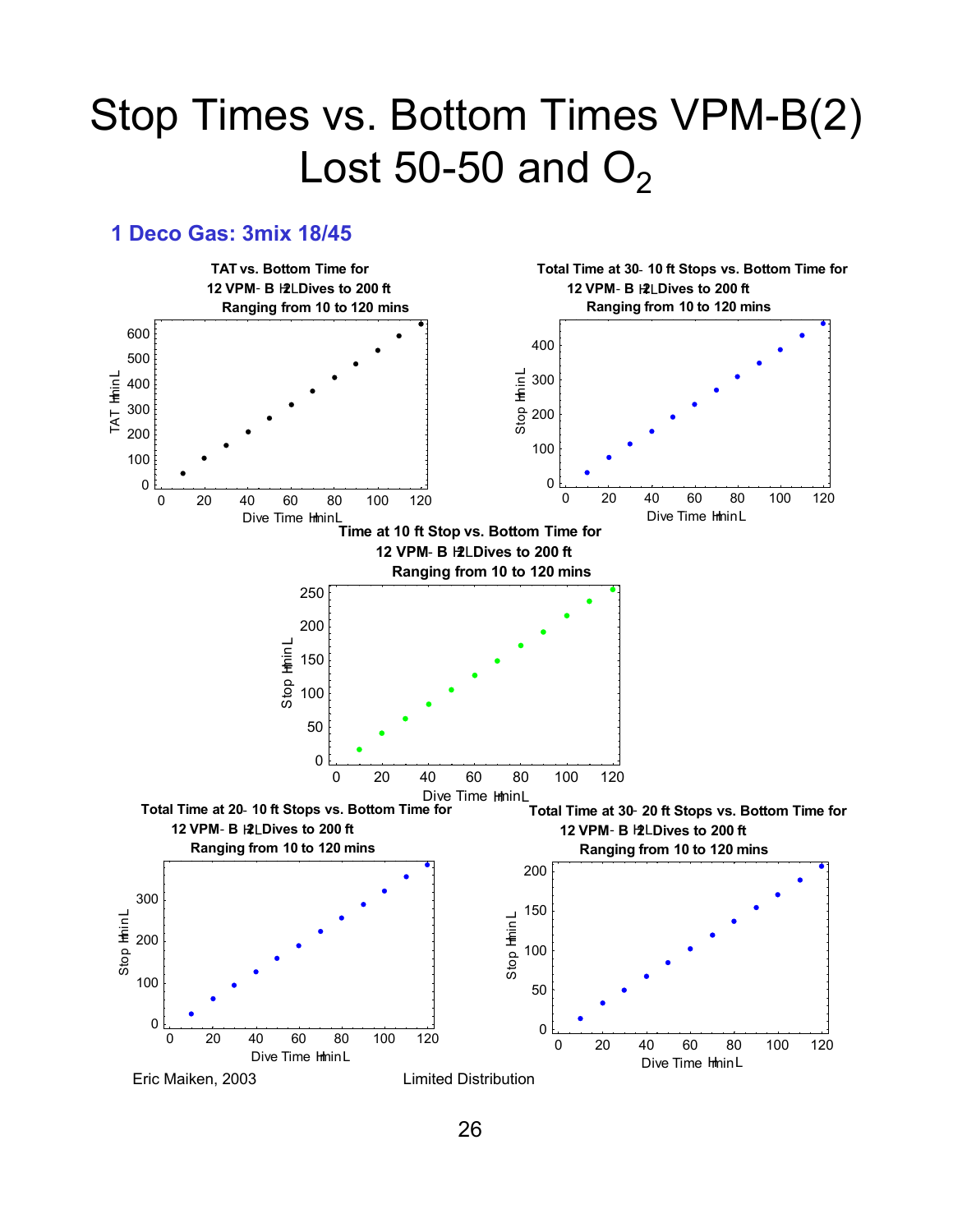### SECTION 3

### Ascents from Dives at 200 ft for 10-120 min VPM-B Conservatism Setting (4)

**12 VPM-B profiles compared to RGBM and GF using full gas sets (pps. 28-32) 48 VPM-B ascents with various gases summarized (pps. 33-36)**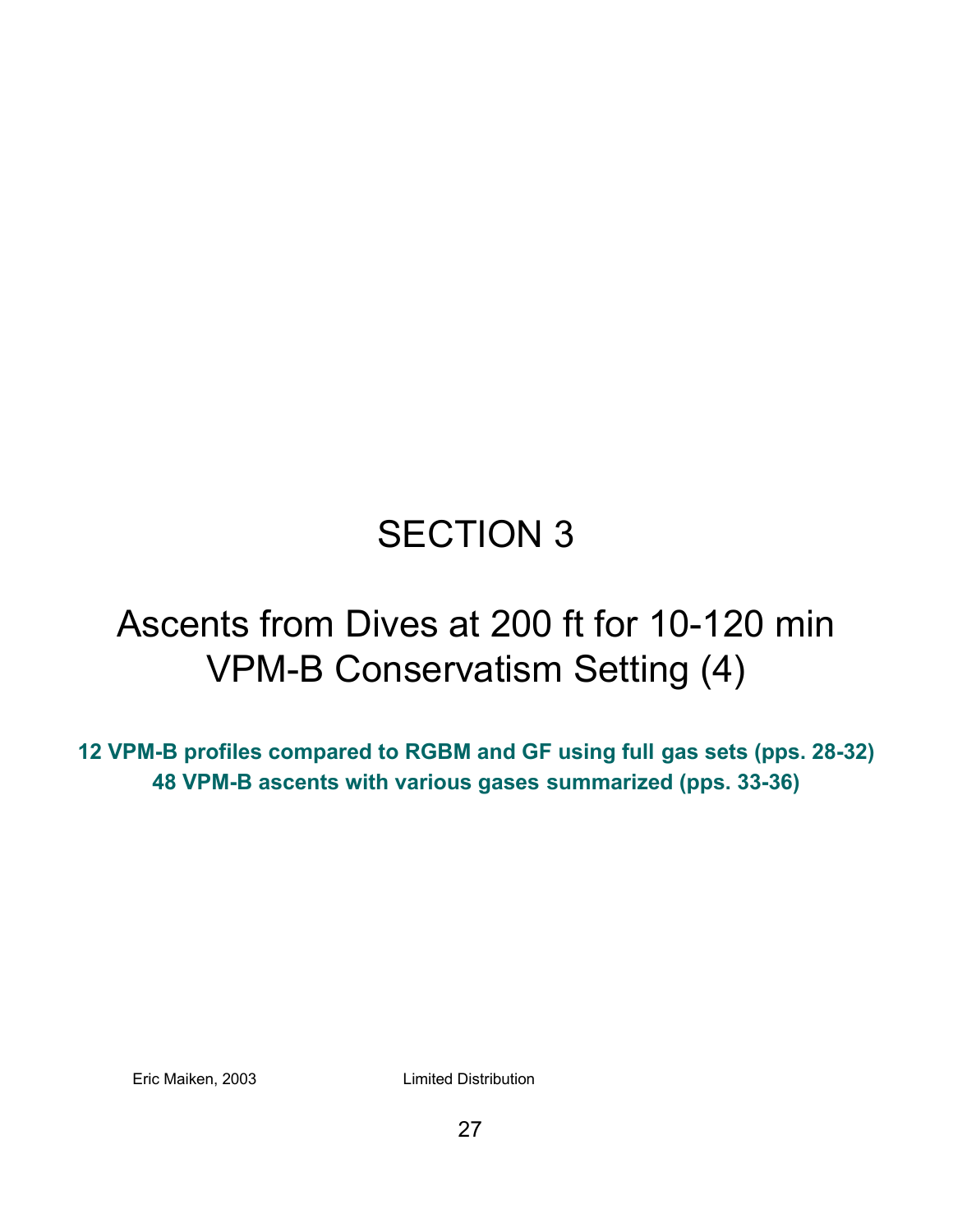![](_page_27_Figure_0.jpeg)

### **Comparison of RGBM and VPM**-**B** <sup>H</sup>**4**<sup>L</sup> **Ascents for Array of 200 ft Dives on Back Gas**  $\Omega_2$ **, He, N<sub>2</sub><= 818, 45, 37<**

![](_page_27_Figure_2.jpeg)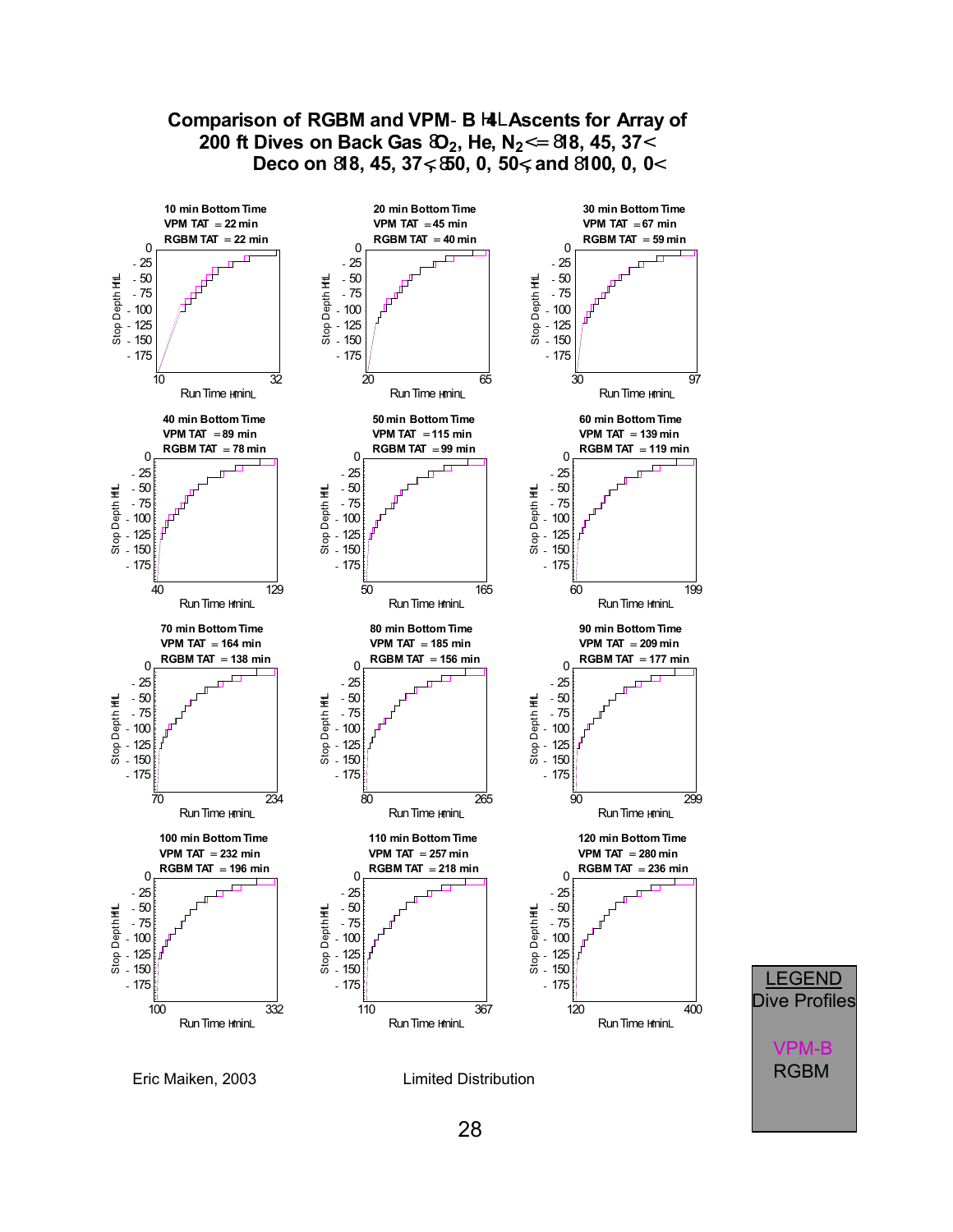![](_page_28_Figure_0.jpeg)

Eric Maiken, 2003 Limited Distribution

29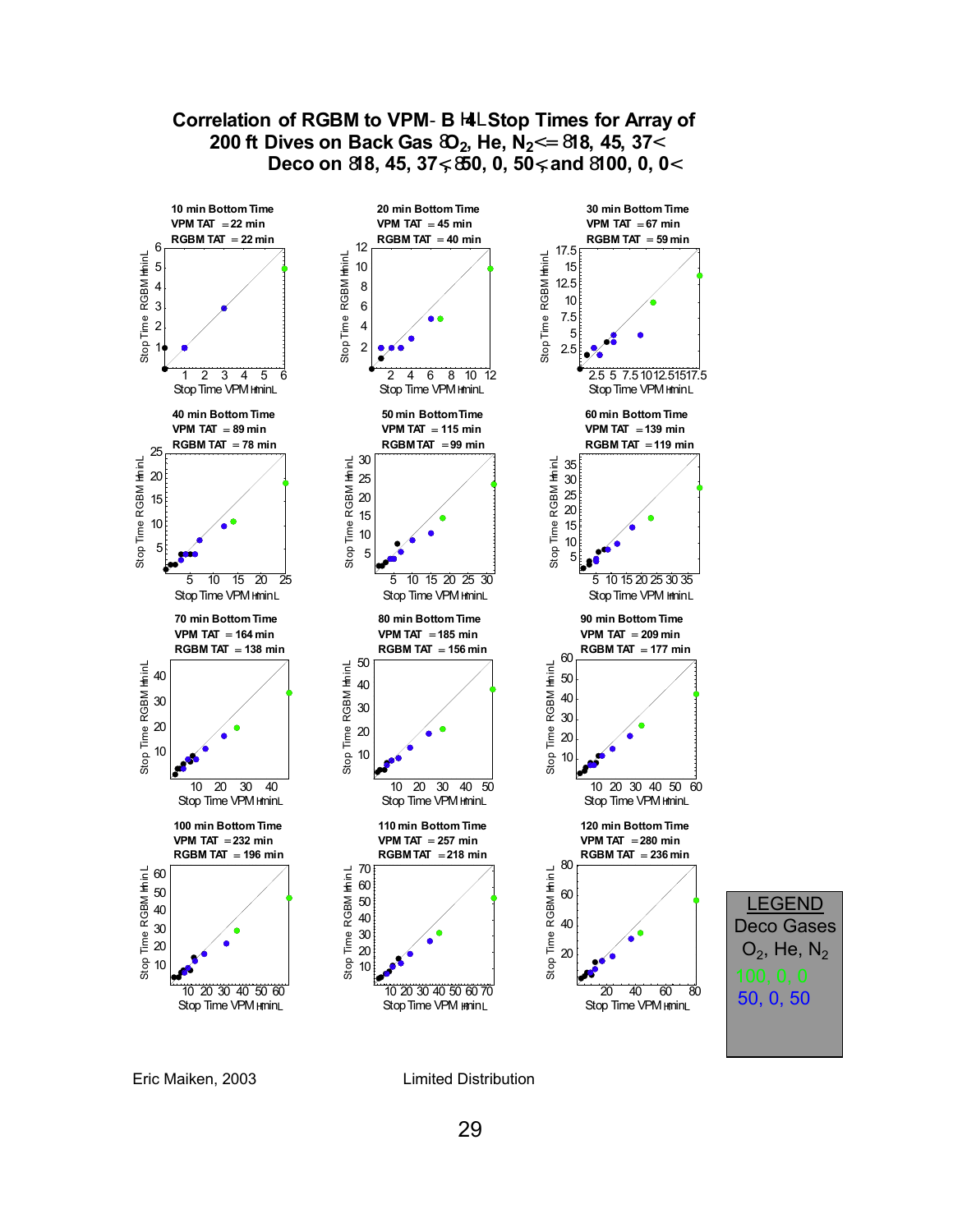![](_page_29_Figure_0.jpeg)

**Comparison of GF and VPM**-**B** <sup>H</sup>**4**<sup>L</sup> **Ascents for Array of**

![](_page_29_Figure_1.jpeg)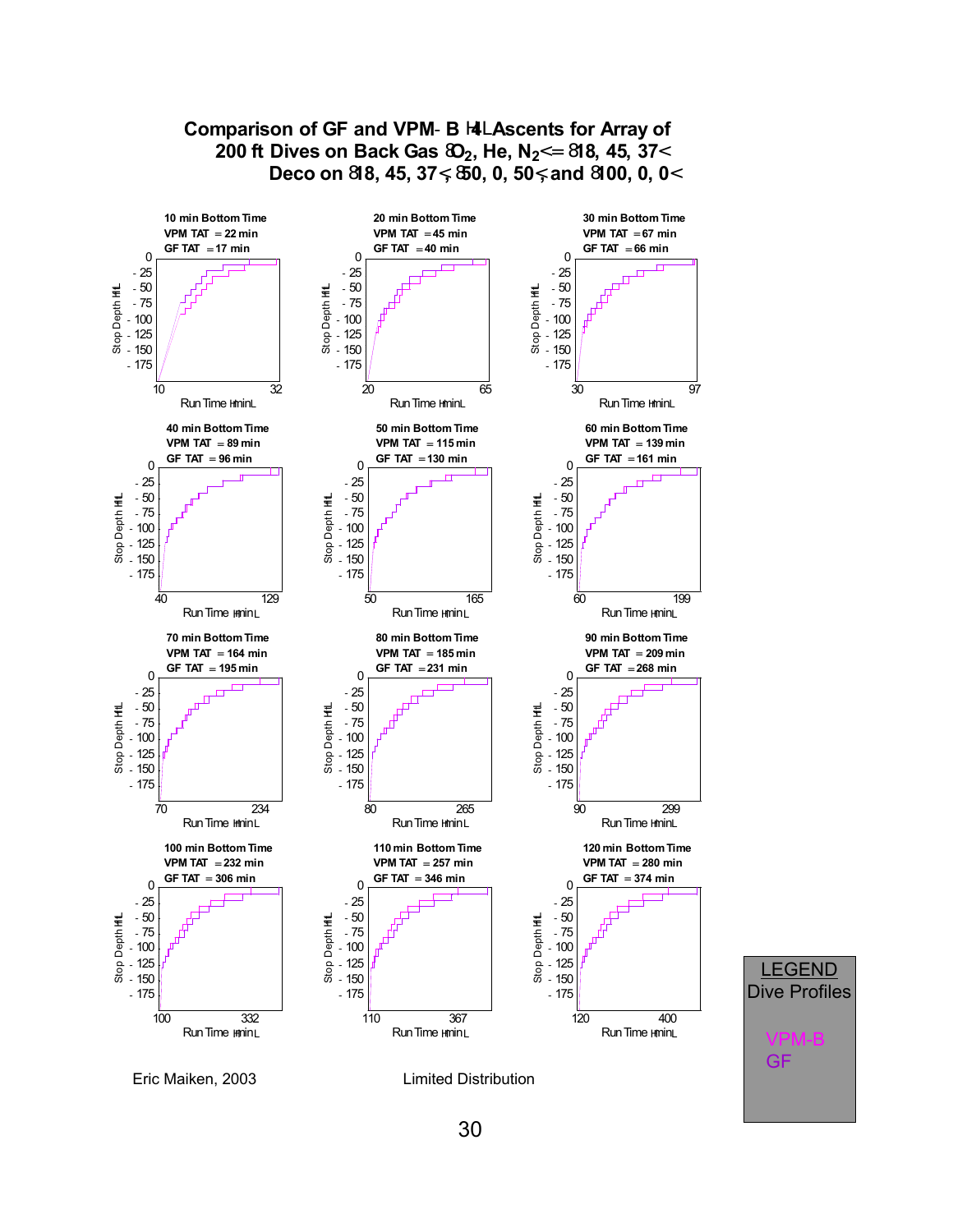![](_page_30_Figure_0.jpeg)

#### **Correlation of GF to VPM**-**B** <sup>H</sup>**4**<sup>L</sup> **Stop Times for Array of 200 ft Dives on Back Gas**  $\mathfrak{D}_2$ **, He, N<sub>2</sub><= 818, 45, 37< Deco on** <sup>8</sup>**18, 45, 37**<**,** <sup>8</sup>**50, 0, 50**<**, and** <sup>8</sup>**100, 0, 0**<sup>&</sup>lt;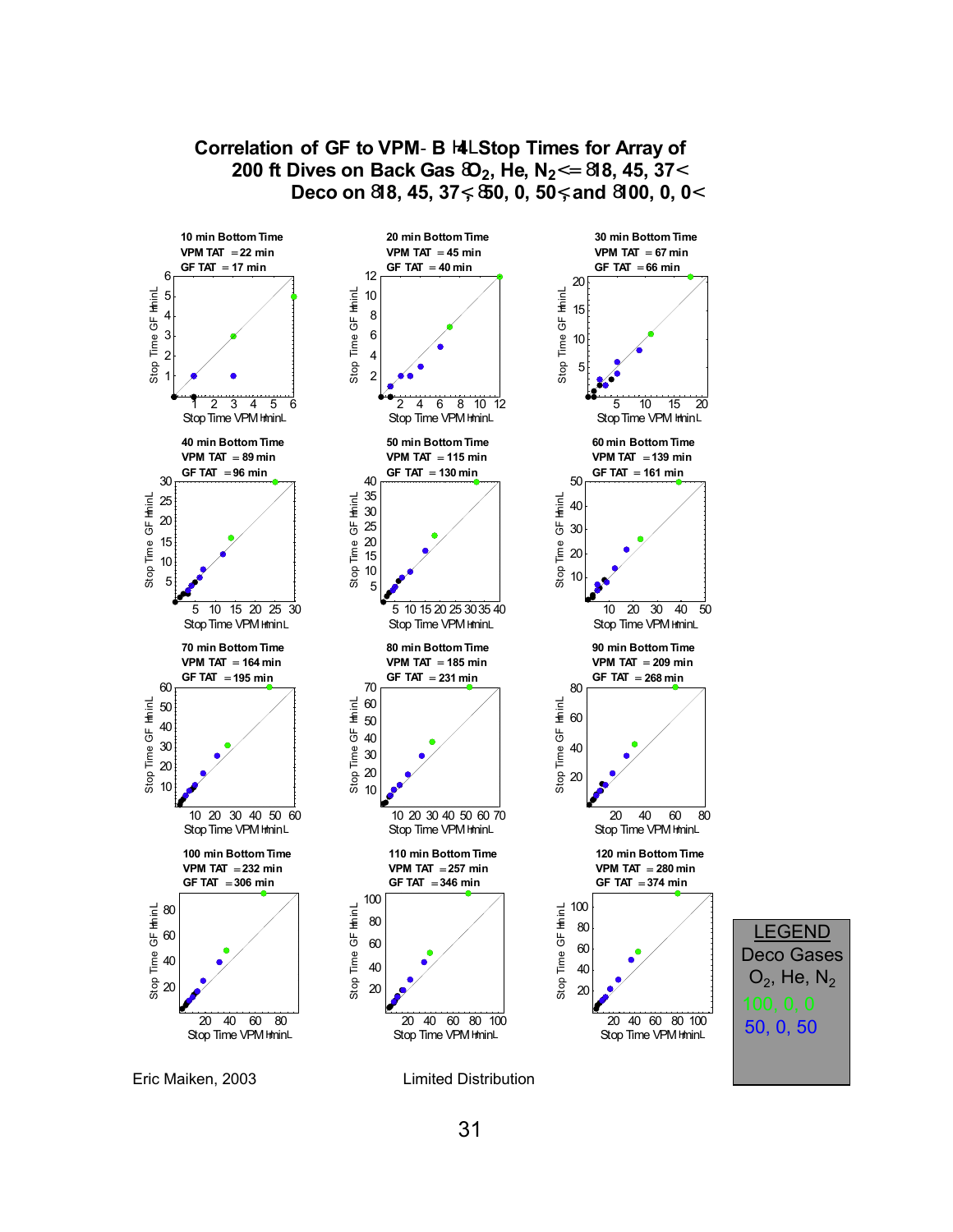### Correlation of VPM-B(4) TATs to RGBM and GF TATs for 200 ft Dives

![](_page_31_Figure_1.jpeg)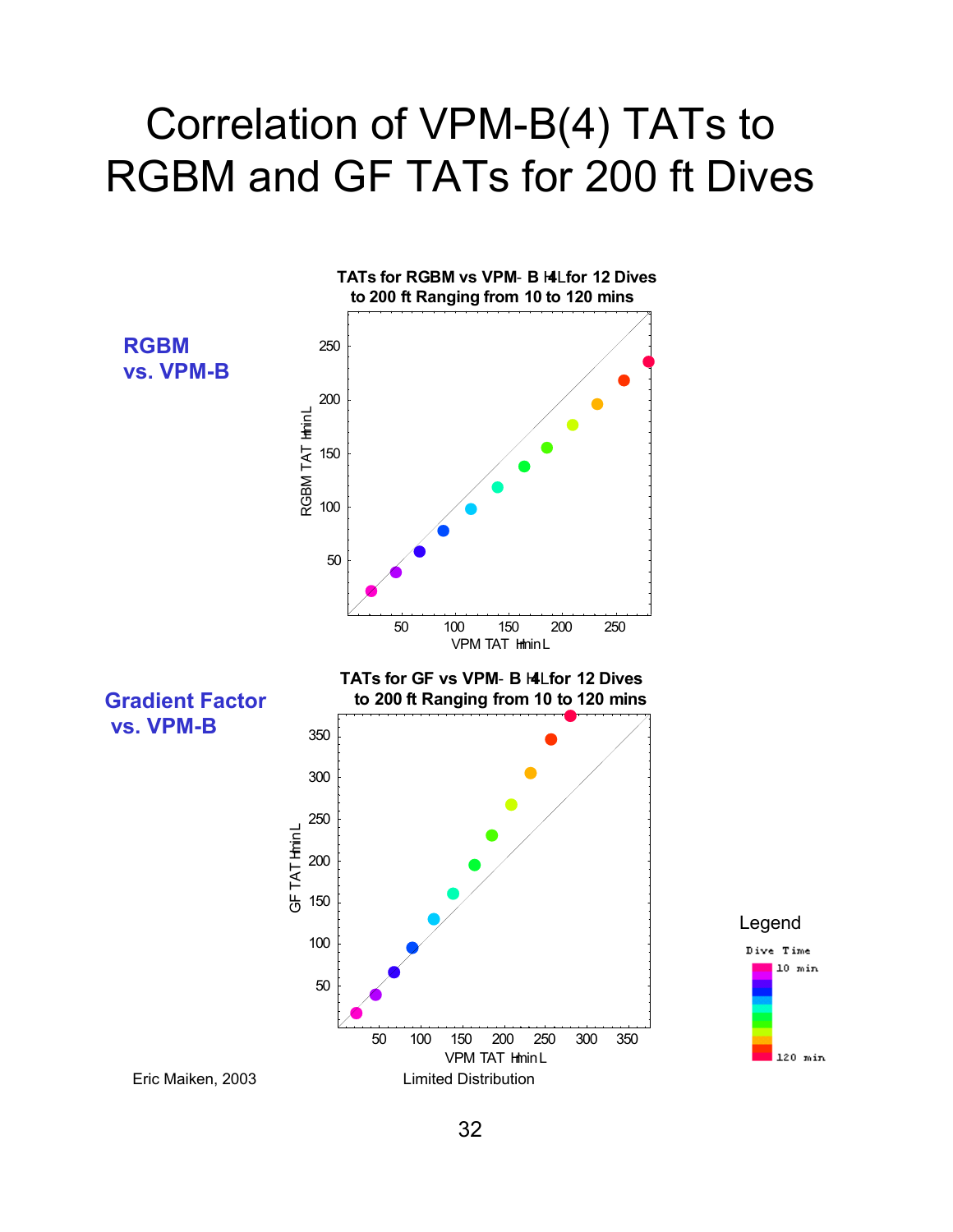## Stop Times vs. Bottom Times VPM-B Conservatism (4)

![](_page_32_Figure_1.jpeg)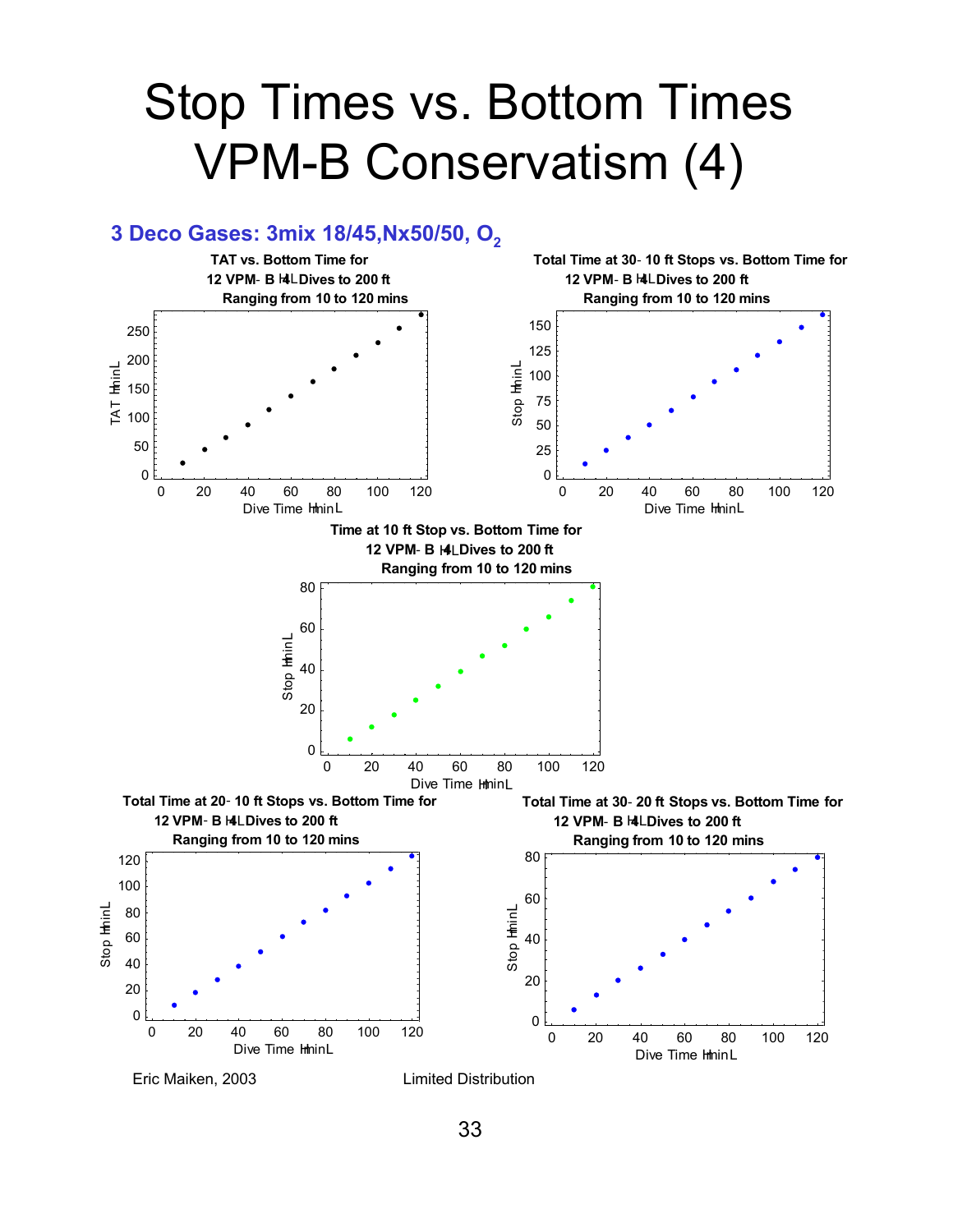## Stop Times vs. Bottom Times VPM-B(4) Lost  $O<sub>2</sub>$

#### **2 Deco Gases: 3mix 18/45,Nx50/50**

![](_page_33_Figure_2.jpeg)

34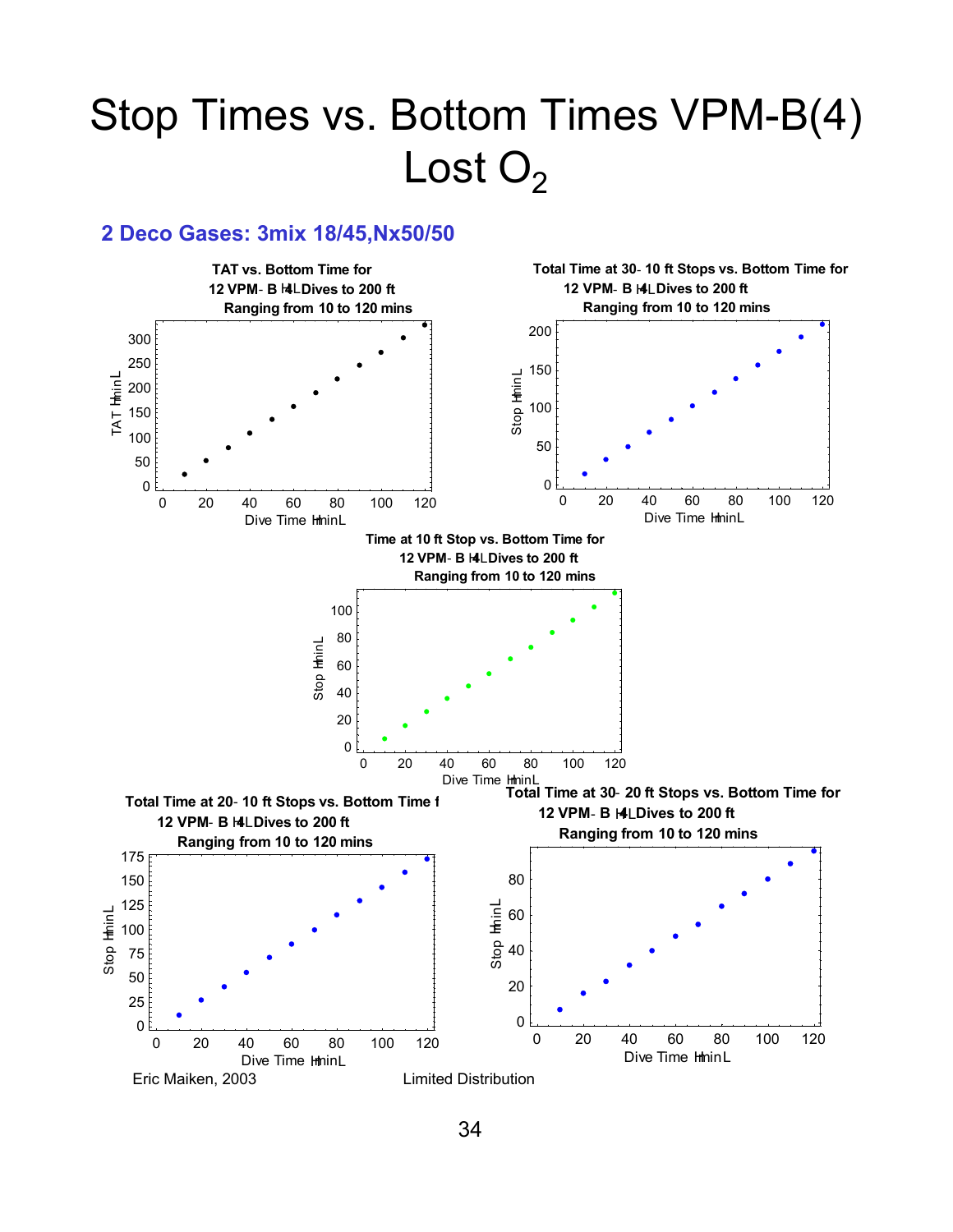### Stop Times vs. Bottom Times VPM-B(4) Lost 50-50

### **2 Deco Gases: 3mix 18/45, O<sub>2</sub>**

![](_page_34_Figure_2.jpeg)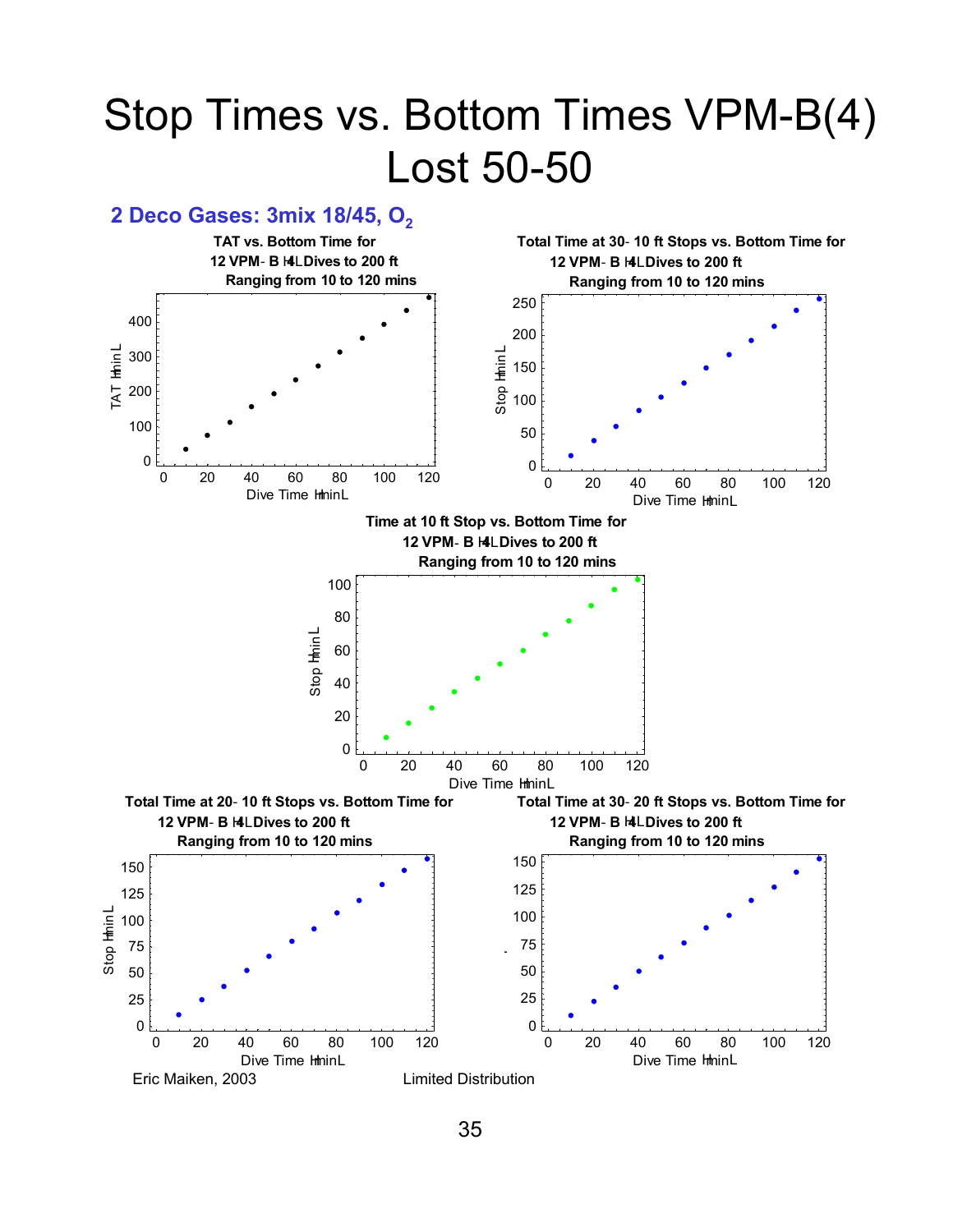### Stop Times vs. Bottom Times VPM-B(4) Lost 50-50 and  $O<sub>2</sub>$

#### **1 Deco Gas: 3mix 18/45**

![](_page_35_Figure_2.jpeg)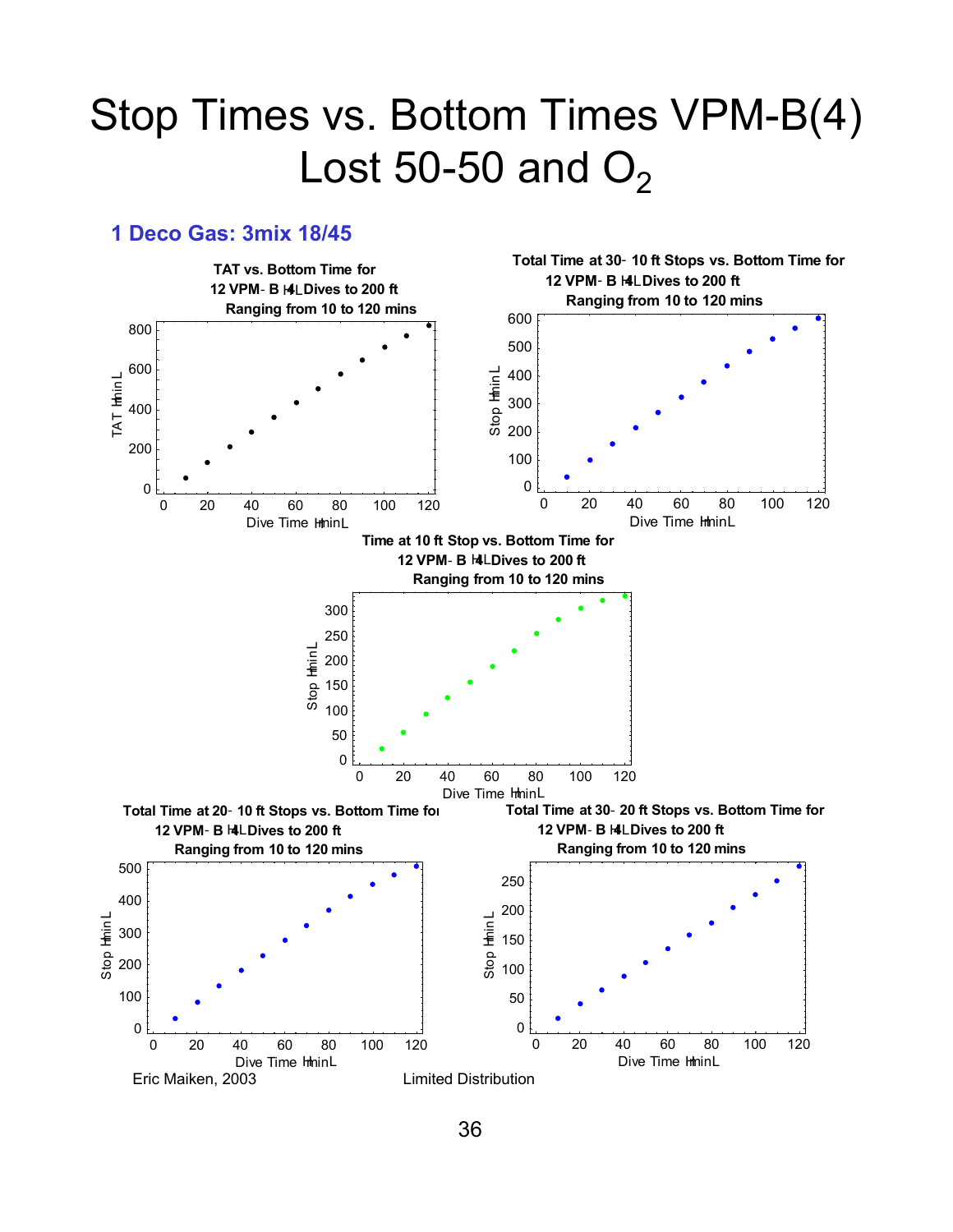### SECTION 4

### Dive Planning